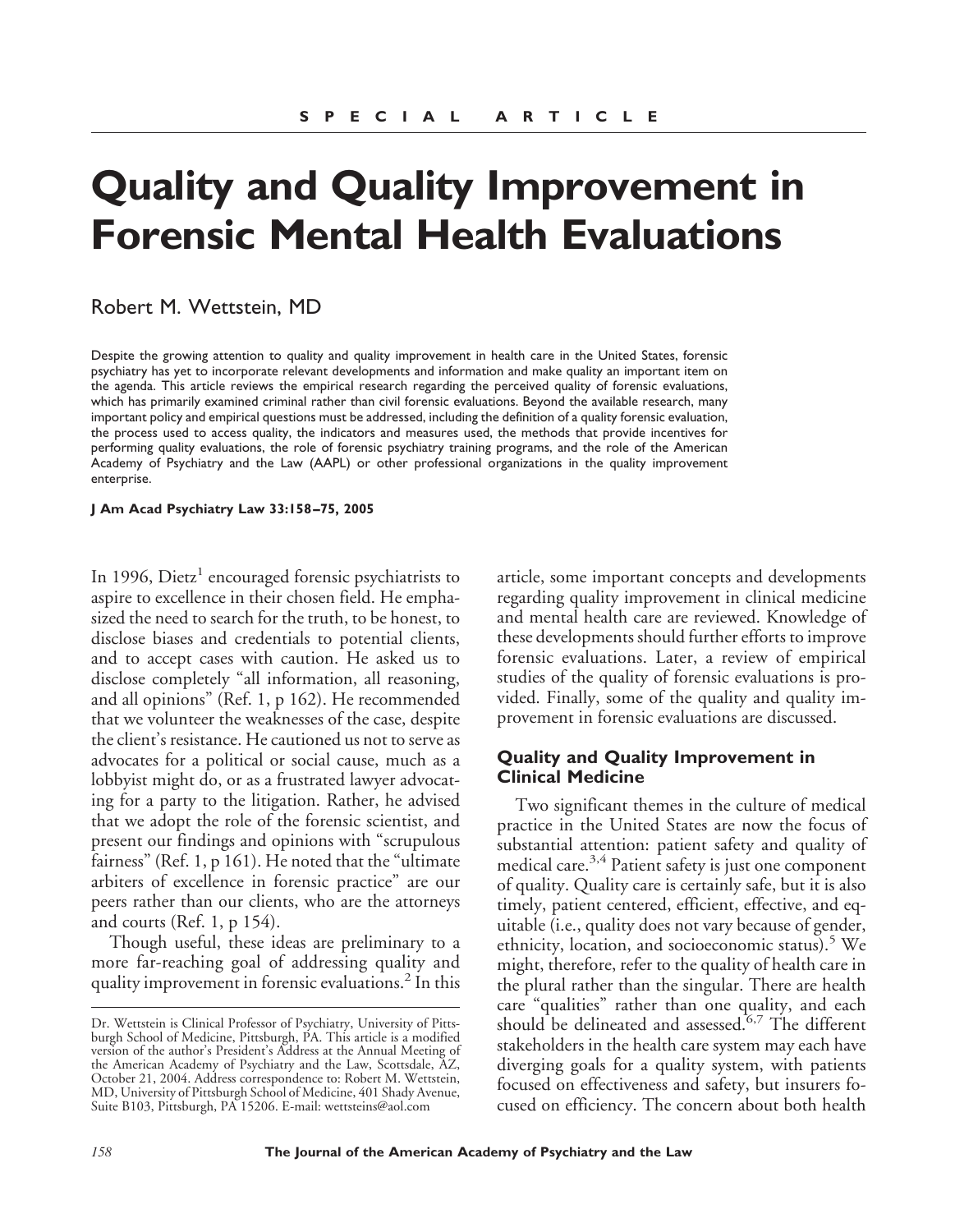care safety and quality reflects increased scrutiny and demand for accountability by the greater, non-health care community.<sup>8</sup>

Superimposed on fiscal concerns is the more recent concern about patient safety, medical error, and the cost of professional liability insurance.<sup>3</sup> The Institute of Medicine's 1999 landmark report on medical error, *To Err is Human: Building a Safer Health System*, <sup>9</sup> contended that there are as many as 100,000 fatalities annually in hospitals in the United States due to medical errors or adverse events. This report has prompted substantial interest in examining systems of medical care rather than individual physicians as the ultimate cause of medical error. It is revolutionary for medicine to examine health care systems as the source of adverse events, rather than to blame individual practitioners. $10,11$ 

The Institute of Medicine has drawn further attention to health care quality through its publication, *Crossing the Quality Chasm*, <sup>5</sup> which recommended a framework and strategies to improve health care quality. Toward this end, the Institute of Medicine has adopted the following definition of health care quality: Quality is the "degree to which health services for individuals and populations increase the likelihood of desired health outcomes and are consistent with current professional knowledge" (Ref. 5, p 232).

Quality can be evaluated based on the structure of health care (i.e., physical facilities, staffing, organization, financing, provider type and duties, utilization controls and incentives), its process (i.e., the delivery of care, such as actual interventions of assessment and treatment), or its outcome (i.e., the results of care, such as morbidity, mortality, and patient function and satisfaction).<sup>6</sup> Clinicians may be more comfortable measuring the process of care because of the multidetermined nature of clinical outcomes, and purchasers are more interested in measuring patient satisfaction and utilization and the outcome of health care.<sup>7</sup> Cost control efforts focus on process and outcome, rather than the structure of care.<sup>6</sup> Generally, health care quality is a property of the health care system. But, to improve the daily practice of medicine, we should monitor its performance and assess change in health care practice, once quality improvement efforts have been implemented.<sup>7</sup>

National efforts to assess and improve health care quality have been ongoing for several years through numerous organizations and agencies.<sup>12</sup> The Centers for Medicare and Medicare Services (CMS) has published hospital morbidity and mortality data. Another federal agency, the Agency for Health Care Research and Quality (AHRQ), has developed a computerized quality-measurement system, with a database of specific measures, and sets of clinical performance measures. The National Committee on Quality Assurance (NCQA), composed of managed health care organizations, has produced Health Plan Employer Data and Information Set (HEDIS), which provides standardized evaluation criteria or performance measures to help employers select health plans; these criteria are predominately medical rather than psychiatric. The Joint Commission on the Accreditation of Health Care Organizations (JCAHO) has developed its own system for accreditation and performance measures. Some states publish data on various providers' outcomes for selected diseases or procedures. With the diverging priorities of these organizations, it has not been possible to obtain a consensus on performance measures.<sup>4</sup>

Measures of health care quality are essential for health care purchasing, monitoring, accreditation, and advancement of performance.<sup>7</sup> Outcome measures of care in medicine are increasingly evaluated and include appropriate use of medication for chronic disease (diabetes, heart disease, post-myocardial infarction, asthma, and hypertension), complication rates after surgery, prolonged hospital lengths of stay, and rehospitalization rates.<sup>4,12</sup> Quality of medical care indicators for screening include screening for breast cancer, cervical cancer, colorectal cancer, childhood immunization, and cholesterol levels.<sup>4</sup> Ratings of physician performance include patient satisfaction, clinical outcome, and compliance with practice parameters and professional guidelines.13,14 Patient satisfaction ratings include timely access to care, provider-patient communication, rating of medical care, office organization, and health care quality of life. Patient and family satisfaction ratings are often used but have been criticized as failing to measure quality of health care.

Empirical study of the quality of medical care actually delivered in the United States reveals disappointing results. McGlynn and colleagues<sup>15</sup> determined that only one-half of the recommended preventive, acute, or chronic care was actually provided to patients. More surprising was that quality of delivered care varied substantially by medical condition. These data bring a sense of urgency to the fail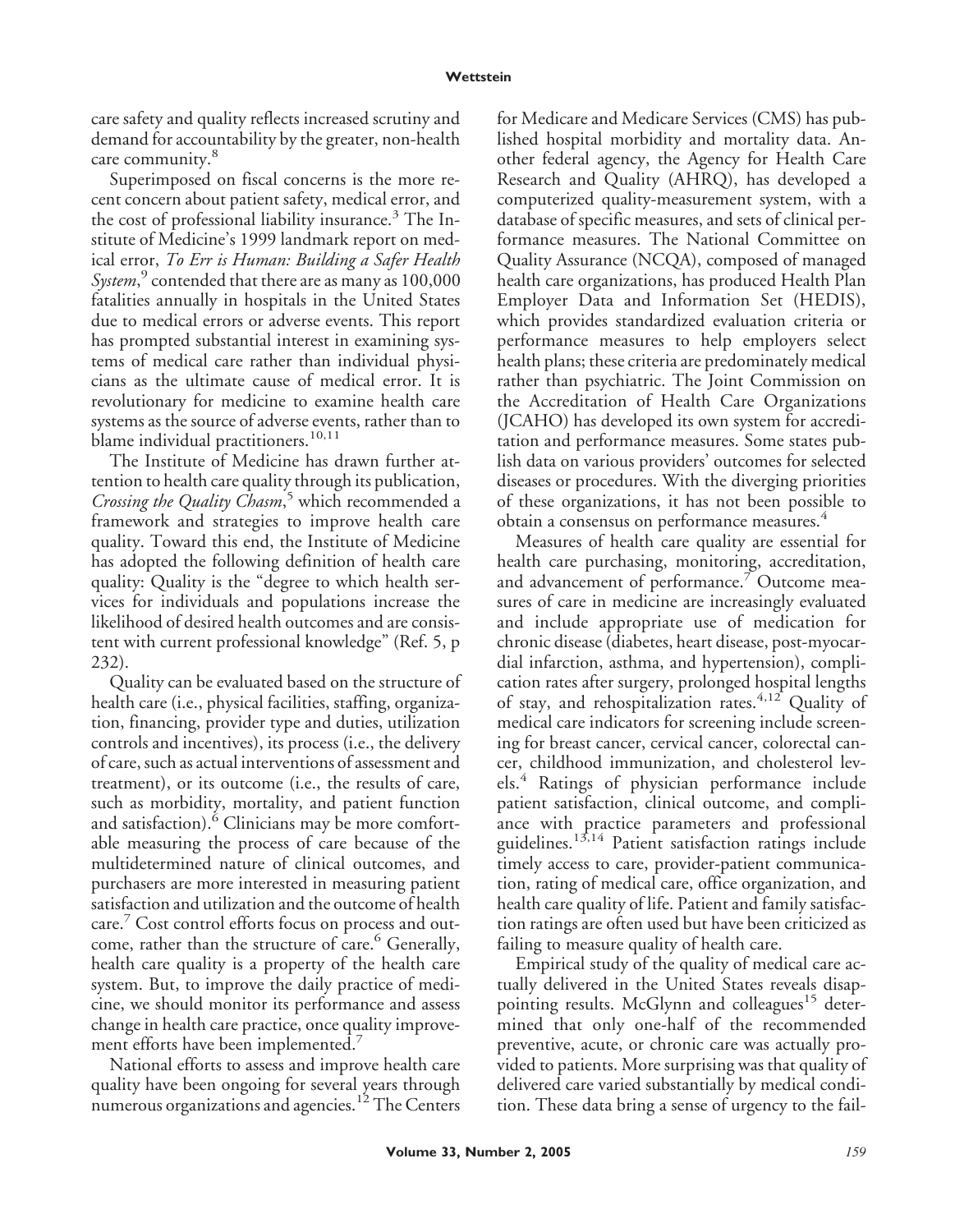ure of our health care system as a whole. Given the failure of traditional medical care, integrated disease management programs that educate consumers and support practitioners are being developed and implemented for some chronic diseases.<sup>12,16</sup>

There are marked disparities in health care access, use, quality, and outcome by race, ethnicity, income, education, place of residence, and sex.<sup>17,18</sup> Such disparities persist, even when availability of health insurance is eliminated as a confounding variable. Clinician bias is one explanatory factor in these disparities. Efforts to improve the overall quality of medical care have been demonstrated to reduce, but not eliminate, these disparities.<sup>19</sup>

Some insurers and managed care organizations offer a performance or quality financial bonus for excellent health care.<sup>20,21</sup> Employers, distressed over large increases in health insurance premiums, could require quality assessment and improvement efforts and reward providers of high quality, efficient health care who obtain better patient outcomes. Family practitioners in the United Kingdom can contract with the National Health Service to link physicians' pay to the quality of health care provided.<sup>22</sup> Such a quality bonus initiative requires that the medical practice regularly collect data and hire additional staff. Investment in health care technology, such as electronic medical records and prescriptions, is thus encouraged to improve quality and efficiency and reduce medical error.

Current efforts to improve patient safety and health care quality use several methods. Some insurers and managed care organizations have published health care quality results, so-called report cards, for hospitals and outpatient practices.<sup>23-25</sup> Morbidity and mortality conferences parade poor outcomes before the hospital medical staff or department faculty. Incident reports to the hospital, state department of health, or other state agency, are increasingly required. Hospitals and other facilities are accredited, based on a variety of quality-of-care indicators and measures. Confidential peer review is undertaken by hospital staff to an unknown extent.<sup>26</sup> Professional liability suits are brought, in part, to deter future adverse outcomes and improve care. Most of these health care quality improvement mechanisms have not enjoyed significant implementation with regard to improving forensic mental health evaluations.

There are several barriers to repeated measuring of health care quality, including motivational, financial, organizational, and technical.<sup>4,5,7,15,22,25</sup> Measurement systems should be developed, implemented, and financed, with many methodological challenges. Specific goals are needed to implement practice changes. Attitudinal and motivational problems apply to the individual clinicians and the hospital or health care system seeking quality improvement. Resources devoted to quality improvement could compromise attention to other health care needs, such as providing for the care of the uninsured and underinsured.

Many of these matters regarding the quality of health care can apply to the quality of forensic evaluations and will be elaborated herein. Regard for the numerous dimensions of health care quality, absence of consensus on performance measures, challenges in evaluating health care quality, importance of the system of care in understanding quality, attention to process and outcome of care, presence of several stakeholders in the endeavor, usefulness of technology in the improvement of quality, disappointing actual quality of health care, impact of financial considerations on health care quality improvement, and future use of quality report cards are each potential problems for the quality of forensic evaluations, as well.

# **Quality and Quality Improvement in Psychiatry**

We know relatively little about the quality of mental health treatment programs, how well they work, and how to measure their effectiveness.<sup>27</sup> Quality improvement research activity has focused on the detection and treatment of serious depression, schizophrenia, and suicide.

Quality indicators specific to psychiatry include time until treatment, detection of mental disorder, and adequacy of treatment. Specific quality measures include rehospitalization rates, time interval until an outpatient appointment after hospitalization, adequacy and duration of acute and maintenance antidepressant medication treatment, frequency and duration of use of hospital seclusion or restraint, and use of appropriate laboratory testing. Outcome measures include symptomatic improvement or remission, functional status, return to employment, or complications such as criminal arrest or suicidal behavior.28,29

Some researchers have investigated the adequacy of treatment of mental disorders by primary care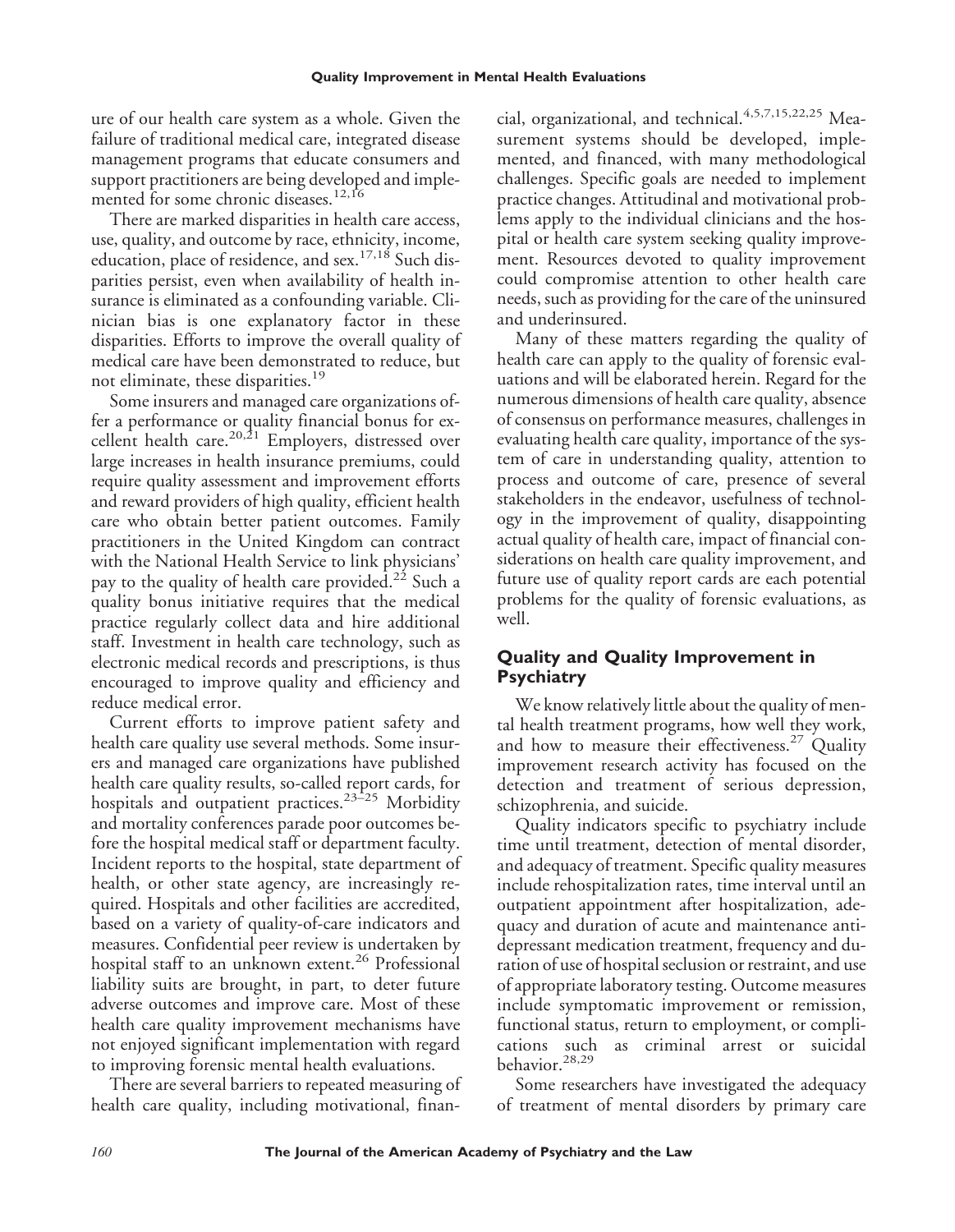physicians and psychiatrists.<sup>30,31</sup> Results generally indicate that primary care physicians fail to detect depression and anxiety or to treat it properly.<sup>32</sup> In one study, only 19 percent of those with a probable depressive or anxiety disorder who were seen by a primary care physician received appropriate care (i.e., two months of psychotropic medication in the past year, or at least four counseling visits).<sup>33</sup> Appropriate care was less likely to be provided to those patients who were black, less educated, male, younger than 30 or older than 59 years. When seen by primary care physicians, depressed patients are undermedicated, not treated at all, or not referred for counseling. Antidepressant medication prescriptions are written without follow-up, leading to the patient's noncompliance and discontinuation of medication and symptom chronicity. $30 - 33$ 

Quality improvement research has demonstrated improved outcomes for depression and schizophrenia, using models for the management of chronic illness. These models include training clinicians in appropriate care, repeated and systematic follow-up of patients, monitoring, outreach programs, telephone support of patients, and collaboration between the treating mental health professional and the primary care physician.<sup>31,34-36</sup>

Even in private practice, clinicians are increasingly using outcome measures. Hatfield and  $Ogles^{37}$  surveyed a national sample of psychologists, almost all of whom had doctoral-level education and had been licensed for a mean of 18 years. Of the sample (*n* 874), 37 percent reported that they used some form of outcome assessment, including standardized and individualized measures. They reported both internal and external motivations for using outcome measures.

Consumer ratings of behavioral health services in managed health plans are now commonplace and are required by the National Committee for Quality Assurance (NCQA) accreditation process.<sup>38,39</sup> Surveys ask consumers about their experience in locating a clinician, seeking approval from the health plan, selecting a clinician with whom they were satisfied, and the time taken to obtain treatment.

As noted earlier in the discussion of quality of general medical care, the problems and challenges with respect to quality improvement of mental health care are relevant to quality improvement efforts regarding forensic evaluations. The absence of consensus quality or performance measures for mental health treatment, the need to examine systems of mental health care, the attention to process and outcome dimensions of mental health care, the frequently low quality of measured actual mental health care, and the usefulness of consumer ratings of quality are relevant to the quality improvement process regarding forensic evaluations.

# **Empirical Data Regarding Quality of Forensic Evaluations**

Relatively little conceptual analysis has been undertaken with regard to the quality of forensic evaluations. The published literature, with few exceptions, has not benefited from current knowledge and research findings obtained from the work reviewed in the prior section regarding the general quality of health care. The published literature on the quality of forensic evaluations has largely been empirical and has concentrated on the adequacy of evaluation reports.

A variety of empirical studies have been conducted relevant to standards and quality of forensic evaluations.<sup>40</sup> Topics investigated include contents of actual forensic reports, desired contents of forensic reports, perceived deficiencies of reports and evaluations, and prevalence of the use of diagnostic tests. Some studies report only descriptive data regarding expert report contents, while others include quality ratings. The studies have included the perspectives of attorneys, judges, and forensic mental health experts. Relatively few studies have been conducted regarding the quality of forensic evaluations, except in the case of child custody evaluations. Many of the published studies consist of small sample sizes in a restricted geographical area. A representative sample of these will now be reviewed, in chronological order, dealing with general forensic practice, psychological test usage, child custody, and surveys of judges and attorneys.

## *General Forensic Practice*

Petrella and Poythress<sup>41</sup> examined reports of competency-to-stand-trial and criminal responsibility evaluations conducted at Michigan's Center for Forensic Psychiatry using several quality measures. Their principal concern was the respective quality of evaluations conducted by psychiatrists, psychologists, and social workers at the Center, all of whom had at least some forensic evaluation training and used a standardized evaluation format. They used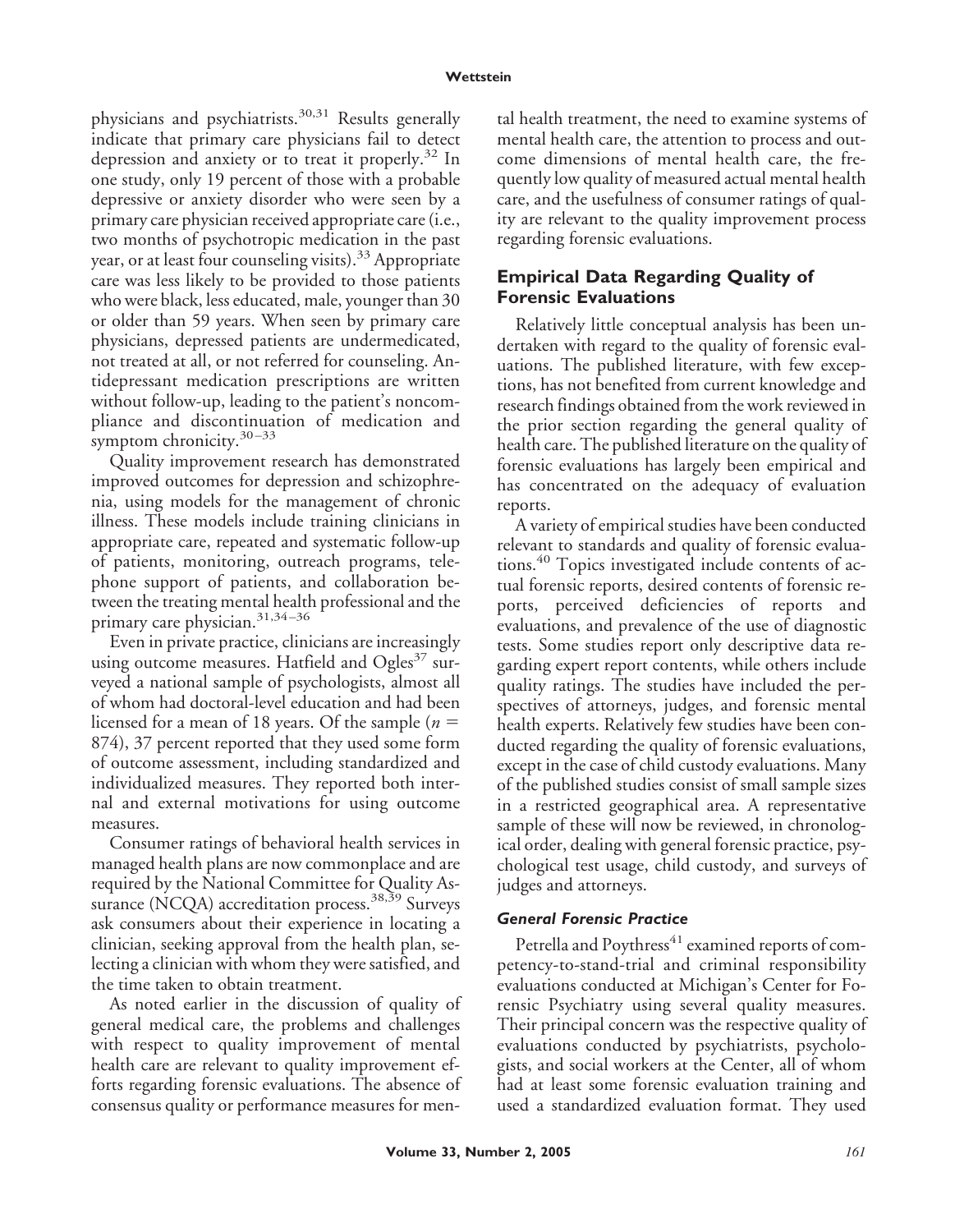two measures of an evaluation's thoroughness: first, the use of data sources other than the interview; and, second, the quantity and comprehensiveness of the evaluator's notes recording the interview. In addition, they had three outside raters (a practicing attorney, a trial judge, and a law professor) rate the quality of a sample of forensic reports  $(n = 30)$ , using a nine-point Likert scale, on a set of quality measures (e.g.*,* for criminal responsibility reports: use of proper legal criteria, a clearly stated opinion, adequate basis for opinion, use of psychiatric jargon, clinical characteristics of the defendant, and overall report quality). The obtained results were that reports by psychologists were more thorough than those by psychiatrists, based on the use of more collateral data sources. In trial competency reports, the frequency of contacting attorneys was 43 percent by psychiatrists, 45 percent by psychologists, and 53 percent by social workers. Review of the defendant's previous medical or psychiatric records was even less frequent in trial competency evaluation reports, with 10 percent by psychiatrists, 25 percent by psychologists, and 35 percent by social workers. Psychologists' reports were often considered to be of higher quality when rated blindly by the outside raters.

Heilbrun and Collins<sup>42</sup> rated trial competency and criminal responsibility reports of evaluations conducted in the hospital and in the community in Florida. Raters examined preadjudication (i.e., those recommended as incompetent to stand trial) and postadjudication trial competency reports  $(n = 277)$ prepared by psychologists and psychiatrists. Only 19 percent of the latter were certified by the American Board of Psychiatry and Neurology. Some evaluations included both trial competency and criminal responsibility. The reports were relatively brief, with a mean length of 3.9 pages for both hospital and community evaluations. Only 30 percent of community-based evaluations included a notice of nonconfidentiality to the evaluee. Psychological testing (i.e., the MMPI, and the Revised Wechsler Adult Intelligence Scale; WAIS-R) was used in 13 percent of the hospital-based evaluations and 41 percent of the community evaluations. Hospital-based evaluators reviewed previous mental health evaluations in 81 percent of cases, but community-based evaluators did so in only 30 percent of cases. Arrest reports were reviewed in 95 percent of hospital evaluations and 48 percent of community evaluations. Arrest reports were reviewed in 42 percent of competency evaluations, but in 67 percent of criminal responsibility evaluations. Jail staff were interviewed in 1 percent of hospital evaluations, but 17 percent of community evaluations. Evaluators did not contact attorneys when conducting trial competency evaluations. The reports addressed the relevant state legal competency criteria in 95 percent of hospital reports and 61 percent of community reports. An ultimate issue opinion was offered in 95 percent of hospital reports, 99 percent of community reports, and 47 percent of criminal responsibility reports. No quality ratings were conducted.

Borum and Grisso<sup>43</sup> surveyed a national sample of forensic psychologists  $(n = 53)$  and psychiatrists  $(n = 43)$  concerning their beliefs about the appropriate content for reports (i.e., not evaluations) on competency to stand trial and criminal responsibility. This novel approach did not examine evaluators' reported or actual behavior as experts. Of the sample, 81 to 83 percent had forensic board certification (American Board of Forensic Psychiatry, American Board of Forensic Psychology), with an average of 17 years of experience in conducting forensic evaluations, and 52 to 54 percent of their practice consisted of forensic evaluations. Each had conducted an average of 48 trial competency evaluations and 35 criminal responsibility evaluations in the prior year. On the written survey, each subject rated the importance of potential content items for competency and responsibility reports on an importance scale of essential, recommended, optional, or contraindicated. The investigators defined a "consensus" on these ratings when a content item was endorsed by 70 percent or more of the respondents. Content and quality ratings of the experts' actual reports were not evaluated, but the investigators considered only opinions about the appropriate content of criminal forensic reports. Given the large number of content items in both types of reports, there was considerable variability regarding what experts thought was essential or recommended. For instance, there was much disagreement about whether the defendant's description of the alleged offense should be included in trial competency reports. One-third of the psychiatrists thought that it was contraindicated in reports, but one-half of the psychiatrists believed that it was important to include. Similarly, one-third of psychiatrists and psychologists thought that it was important to include the police version of the alleged offense in a trial competency report, but 27 percent of psychi-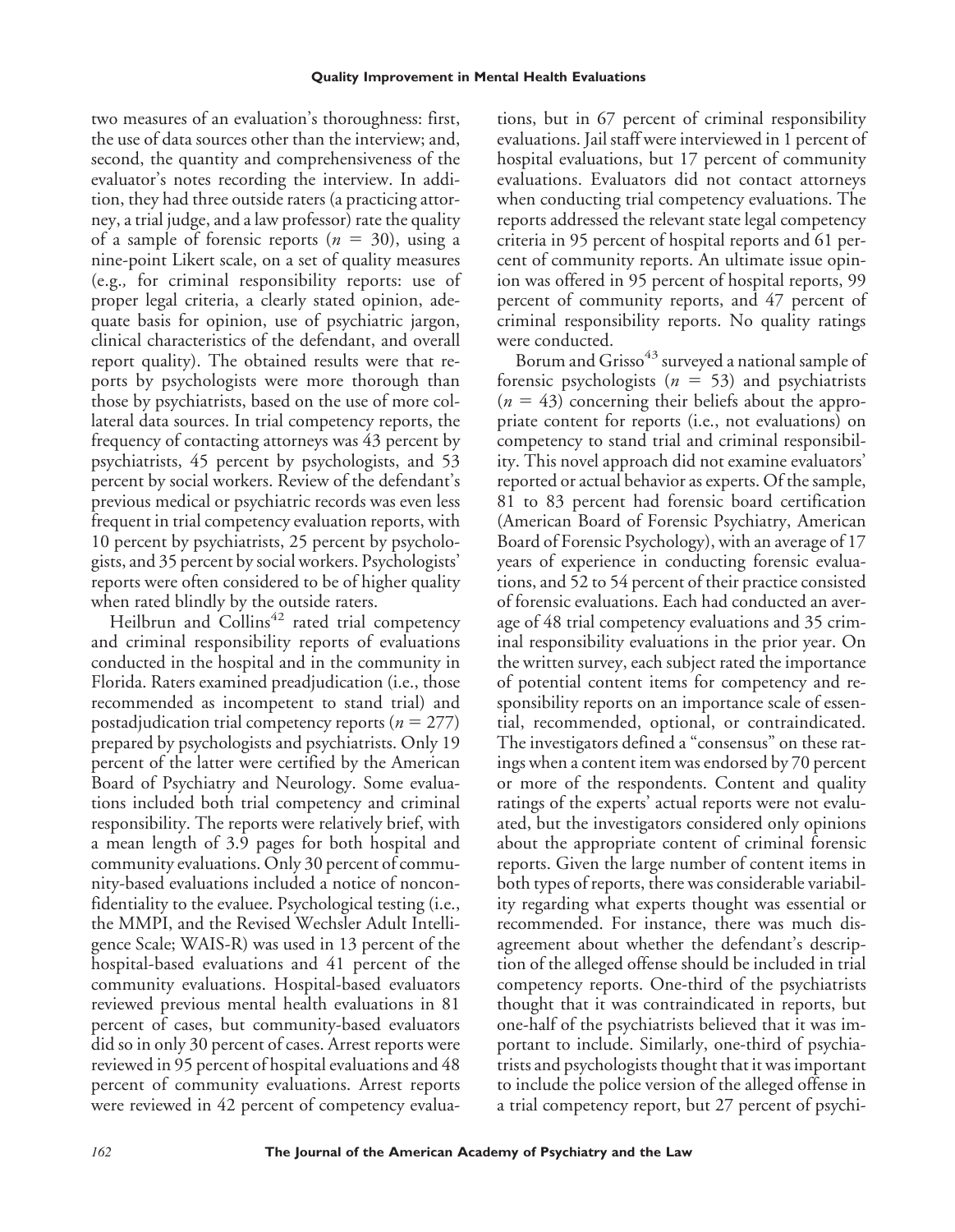atrists thought that inclusion was contraindicated. Only one-fourth of forensic psychologists thought that psychological testing was essential for competency and responsibility evaluations. On the one hand, two-thirds (67%) of psychiatrists indicated that ultimate issue opinions were essential for trial competency evaluations; on the other hand, 13 percent of psychiatrists indicated that it was contraindicated to include ultimate issue opinions in competency reports. Regarding criminal responsibility reports, 59 percent of psychiatrists thought that ultimate issue opinions were essential, but 20 percent thought that they were contraindicated.

Robbins and colleagues $44$  evaluated 66 systematically selected competency-to-stand-trial reports from New Jersey (inpatient evaluations) and Oklahoma (community-based evaluations). $^{44}$  Two raters independently coded the reports to determine whether the reports provided relevant functional psycholegal ability data. In all but four reports, examiners expressed an ultimate issue opinion about the defendant's trial competency. More than 25 percent of the defendants were deemed "incompetent" in the reports by the examiners, but examiners sometimes failed to provide treatment recommendations to restore competency. In all but four reports, examiners recorded a psychiatric diagnosis, but only 27 percent of reports stated how the diagnosis affected the defendant's functional ability. Only 11 reports included psychological testing or review of the treatment record, but most of these failed to describe how these data related to functional deficits; 26 of the reports were based only on an interview with the defendant, without testing or third-party data. Examiners included extraneous information, such as treatment for conditions unrelated to trial competency deficits, treatment of individuals found to be competent, or opinions about risk of violence and criminal responsibility. The authors expressed disappointment in the quality of sampled competency reports. They recommended a national sample of trial competency assessment reports to determine practice in this area, and a standardized format for conducting and recording competency-to-stand-trial evaluations.

Skeem and colleagues $45$  analyzed community examiners' reports of trial competency in Utah conducted between 1991 and 1994. Two clinicians examined each of the fifty defendants. There were 18 examiners, 80 percent of whom were psychologists. Only two examiners had forensic diplomate status, so that most were general clinicians rather than trained forensic experts. With regard to the use of collateral data in the assessments, 65 percent of the examiners reviewed police reports, 37 percent reviewed mental health records, and 9 percent contacted defense counsel. Most examiners failed to consider the defendant's legal decision-making capacity, but they did address related abilities, such as appreciation of charges, knowledge of courtroom personnel, and ability to disclose information to counsel. Examiners typically failed to relate the defendant's psychopathology to impaired competency to stand trial. Even when examiners opined that the defendant was competent, they only infrequently provided details regarding the defendant's psycholegal abilities. The examiner pairs agreed as to clinical diagnosis (79%) and trial competence (82%), but not as to the specific trial competence domains.

Hecker and Steinberg<sup>46</sup> examined 172 juvenile predisposition reports from a Philadelphia area juvenile court jurisdiction between 1992 and 1996. The purpose of the reports was to provide relevant information to the juvenile court judge to guide court disposition. The reports had been prepared by four licensed psychologists. Report contents were quantitatively rated on a three-point scale for each content area in question. The investigators also examined the concordance between the psychologists' recommendations and the courts' disposition of the case. Perhaps, the most significant finding of the study was that only seven percent of the reports were deemed to have sufficient or better ratings of the evaluators' explanation of disposition recommendations. Judges were more likely to implement the evaluators' recommendations when there was adequate mental health information presented in the report and the evaluator adequately explained the recommendations.

Ryba and colleagues $47$  surveyed psychologists regarding appropriate practice of competence-tostand-trial evaluations of juveniles. Respondents  $(n = 82)$  were doctoral level psychologists throughout the United States with considerable experience in conducting adult and juvenile trial competency evaluations. The mailed, written survey instrument was modeled after that of Borum and Grisso, <sup>43</sup> which solicited information about the importance of elements of the competency evaluation instead of examining evaluators' reports. Similar results were ob-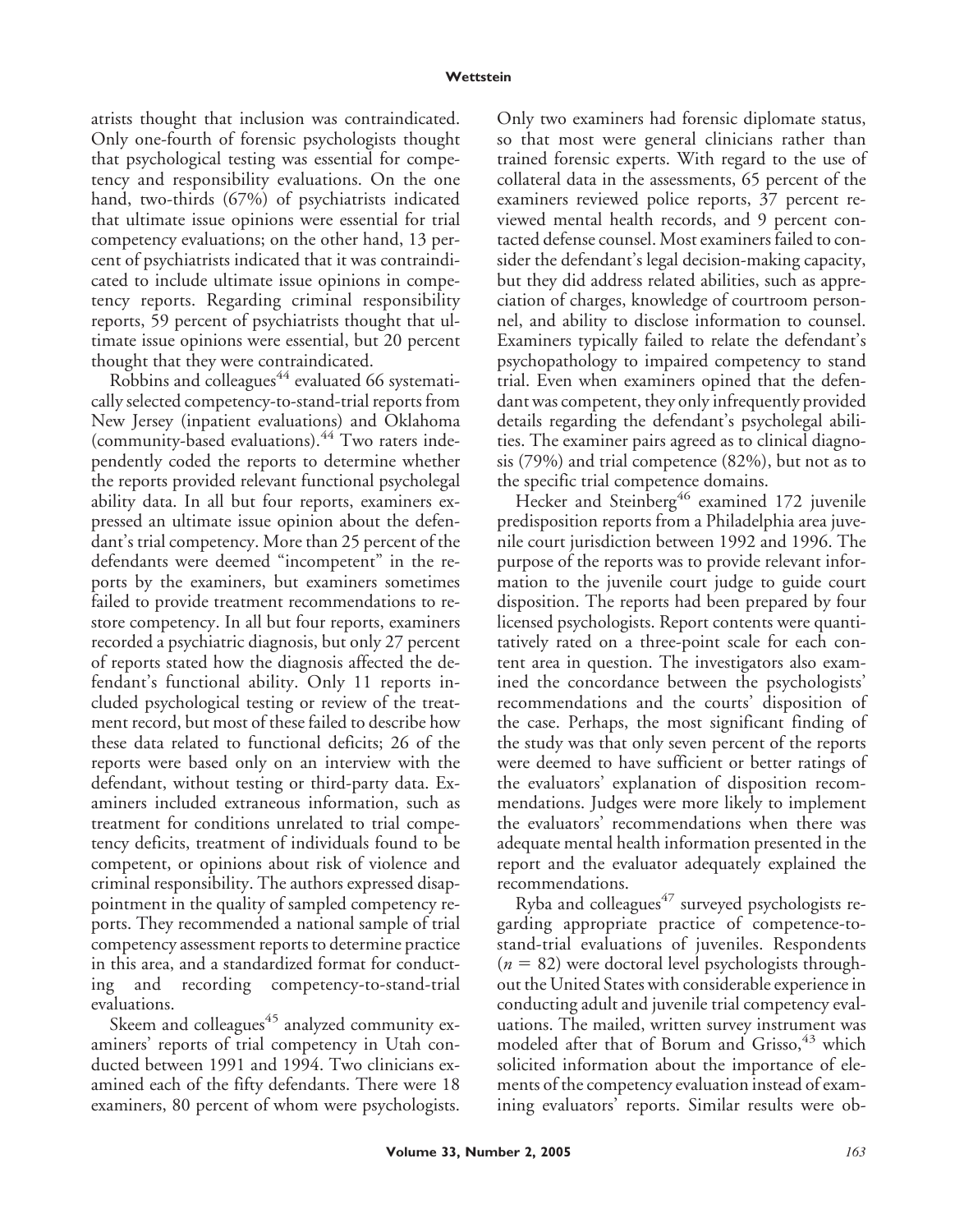tained in this study, despite the different subject pool and juvenile evaluation population, though more subjects in this study indicated that particular items were essential or required than in the earlier study. Again, 68 percent of the sample indicated that ultimate issue trial competency opinions were essential, but 10 percent thought that they were contraindicated. Differences in opinion on this matter may reflect divergent jurisdictional requirements. Ten percent thought that proffered opinions on factors other than the referral issue of trial competency were essential, but 33 percent thought that they were contraindicated. Regarding psychological testing, 44 percent indicated that testing was essential, and 35 percent recommended it, predominately intelligence testing. Forensic assessment instruments were thought to be essential in 30 percent of juvenile competence evaluation reports and recommended in 40 percent, predominately the Competence Assessment for Standing Trial for Defendants with Mental Retardation (CAST-MR). Subjects were also queried about the frequency of the use of tests and instruments, revealing somewhat lower frequencies. The investigators did not determine the accuracy of these self-reported test frequencies to ascertain whether evaluators actually do what they report.

Ryba and colleagues $48$  separately reported on the assessment of juvenile maturity by psychologists in competency-to-stand-trial evaluations. A wide variety of techniques and as many as 34 tests were reportedly used in this regard, suggesting the absence of a definitive standard of practice in this area.

Zapf and colleagues<sup>49</sup> examined competency-tostand-trial reports in Alabama that had been completed between 1994 and 1997. Only those reports in which the defendant was assessed as incompetent to stand trial were reviewed  $(n = 53)$ . Similar to findings of other studies in this area, these reports omitted discussion of several psycholegal functional areas required by law. For instance, 22 percent of the reports did not address the defendant's understanding of the nature of the proceedings; 15 percent did not address the defendant's ability to participate effectively in the trial process; 93 percent failed to discuss the defendant's ability to appreciate his or her role in the legal proceedings; and 27 percent did not discuss the defendant's restorability to competence.

Christy and colleagues<sup>50</sup> evaluated juvenile competency-to-stand-trial evaluations conducted in Florida between 1997 and 2001 by private practitioners, 95 percent of whom had doctoral or medical degrees. Only those evaluations of juveniles adjudicated incompetent to proceed and referred to the state's juvenile restoration program were reviewed (1,357 reports for 674 juveniles). The juveniles had a median of two reports each, and reports were a median of four pages in length (range, 0.5–15 pages). Nearly one-half (48%) of the reports failed to state where the evaluation was conducted. Arrest reports were reviewed in 38 percent of cases, school records in 12 percent, and interviews with defense attorneys in 2 percent. Sixty percent of reports indicated at least one third-party interview. Intelligence testing was used in 44 percent of cases, reflecting that mental retardation was the basis for a finding of incompetence in half the cases. Forensic assessment instruments were used in 29 percent of evaluations. Important cognitive mental status information was omitted in one-half the reports. However, evaluators' descriptions of the defendant's psycholegal functioning was better than that of clinical functioning, but often failed to provide examples or supporting data regarding psycholegal capacities. Ultimate-issue opinions were provided in 96 percent of cases, as required by Florida law. In only 62 percent of cases was the predicate condition for the incompetency finding stated in the report, contrary to legal requirements.

Warren and colleagues<sup>51</sup> reviewed 5,175 criminal responsibility evaluations, over a 10-year period, conducted by 222 evaluators trained at the University of Virginia. Training was a five- to seven-day program that included a sample report segment and completion of a written examination. Results revealed that these evaluators spent three hours interviewing the defendant, and eight hours total on the case, including report preparation. A surprising finding was that evaluators often did not have available the defendant's criminal history, psychiatric or medical records, defendant's statements about the charges, or witness accounts. Psychologist evaluators used testing in 22 percent of cases, and psychiatrists did so in 6 percent. Of interest was the finding that less experienced evaluators were more likely to opine that the defendant met the standard for legal insanity. With regard to race, 8.5 percent of minority defendants were judged legally insane, compared with 11.4 percent of white defendants, raising a question about racial disparity in the conduct of forensic evaluations.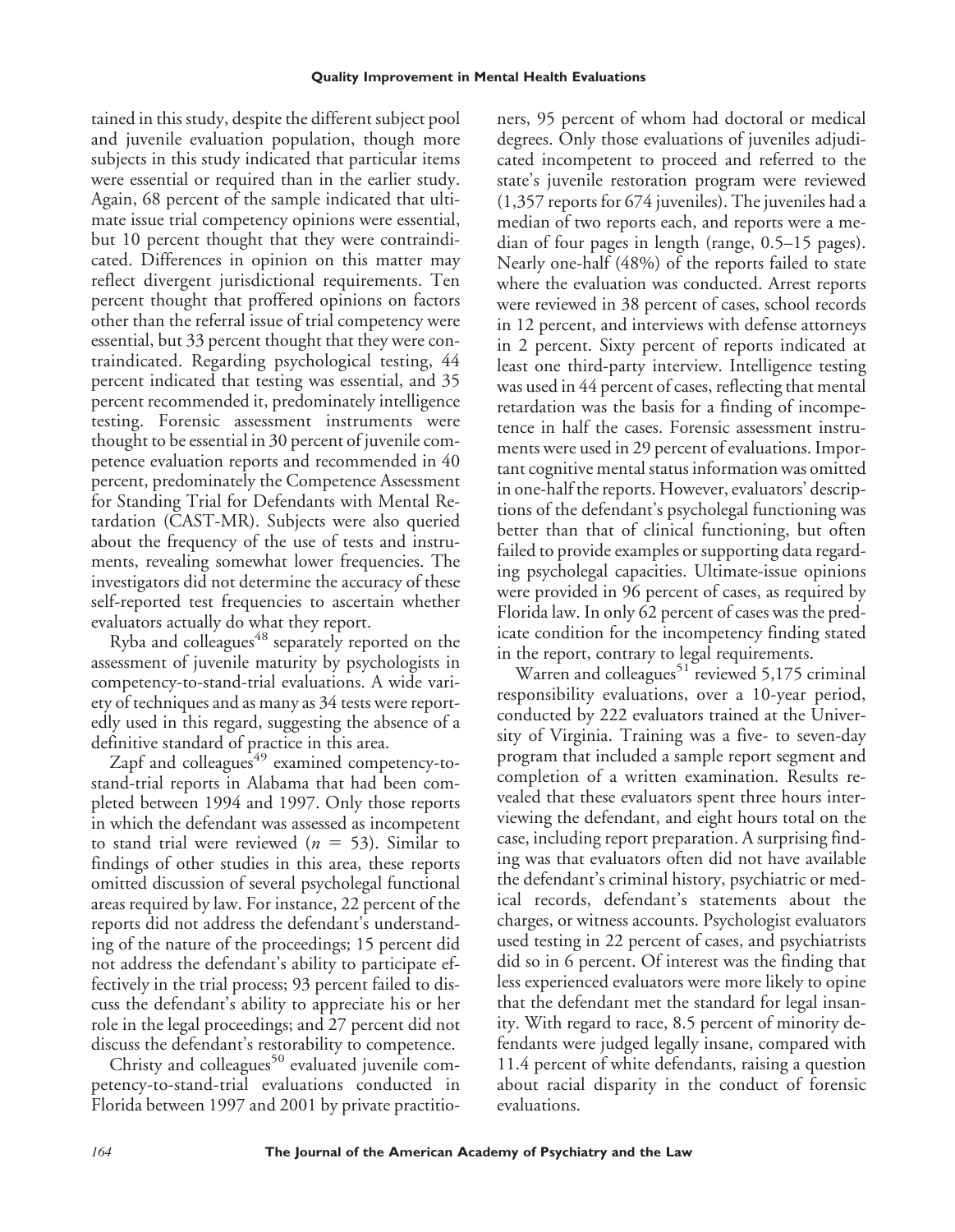### *Psychological Test Usage*

Psychological tests are an important and sometimes essential component of forensic evaluations. Testing, in theory, can improve the quality of forensic assessments, although data to establish this hypothesis are lacking. Yet, there are many relevant questions about test selection, administration, interpretation, qualification of the examiner, and admissibility in court required under a general acceptability or peer-based admissibility criterion.<sup>52,53</sup> Data about actual test usage can provide answers to these questions.

Borum and Grisso<sup>43,54</sup> studied the frequency of reported psychological test usage in criminal forensic evaluations, examining the same national sample reported earlier. Evaluators were asked their opinions about the importance of psychological testing in trial competence and criminal responsibility evaluations, as well as their reported use of tests and forensic instruments. They provided data on the types of tests and the specific tests used for these evaluations. Actual test usage was not determined, and the data were self-report only. Results indicated that psychiatrists and psychologists considered testing to be equally important (i.e., ratings of "essential" or "recommended"), but psychologists reported using or ordering tests more frequently than psychiatrists. Both groups considered psychological testing to be more important for conducting criminal responsibility than trial competency evaluations. Objective personality testing, especially with the MMPI-2, was the most commonly used psychological test for either evaluation.

Lees-Haley and colleagues<sup>55</sup> assessed the frequency of use of various neuropsychological tests in adult personal injury evaluations by a national sample of 100 expert neuropsychologists. Only reports of evaluations of traumatic brain injuries and toxic exposures were considered. The study did not rely on the self-report and recall of evaluators. The study observed that no single neuropsychologist used exactly the same test battery as any other and that the number of tests administered ranged from 1 to 32, with a mean of 11.7. The WAIS/WAIS-R, MMPI/ MMPI-2, and the Wechsler Memory Scale-Revised WMS/WMS-R were the most frequent instruments used by examiners, and that finding represented a significant change from results of earlier studies of the use of neuropsychologist testing.

Boccaccini and Brodsky<sup>56</sup> examined the reported frequency of psychological testing by a national sample of forensic psychologists in emotional injury cases. The sample  $(n = 80)$  reported the percentage of evaluators who used a particular instrument, the percentage of cases in which a particular instrument was used, and the reasons for selecting a particular instrument. Results indicated that there was substantial variation of test selection across evaluators and that there was no standard assessment procedure, even in emotional injury cases. The MMPI was the only instrument used by more than one-half of the evaluators. The evaluator's clinical experience with a specific test was as important as the availability of test norms in selecting tests. The Rorschach was the fourth most popular test used. Evaluators typically used four or five instruments in each evaluation. Actual frequency of test usage was not studied or reported.

Lally<sup>57</sup> surveyed a national sample of boardcertified forensic psychologists regarding the frequency of use and opinions about acceptability of psychological test instruments in six criminal forensic practice areas. The evaluators ( $n = 64$ ) were asked to rate specific instruments as to whether they were recommended, acceptable, or unacceptable and to report the frequency of test use. Evaluators used four to six tests, depending on the type of forensic evaluation, for each evaluation, with at least minimal frequency. A test was categorized as acceptable when at least half of the sample rated it acceptable. Projective tests generally were viewed as unacceptable across forensic evaluations, although the Rorschach was viewed less unfavorably than the others. Actual test usage by the forensic psychologists was not calculated.

Much additional research is needed on actual and desired use of psychological testing and the frequency and rationale for test administration, each across a variety of forensic settings and content areas. Investigation regarding the incremental value (i.e., additional information) that is produced by testing in many forensic contexts must be conducted. In many forensic evaluation contexts, it remains uncertain what tests, if any, and administered by whom, are essential to a quality forensic evaluation.

Several studies regarding psychological test selection are discussed in the next section with regard to child custody evaluations.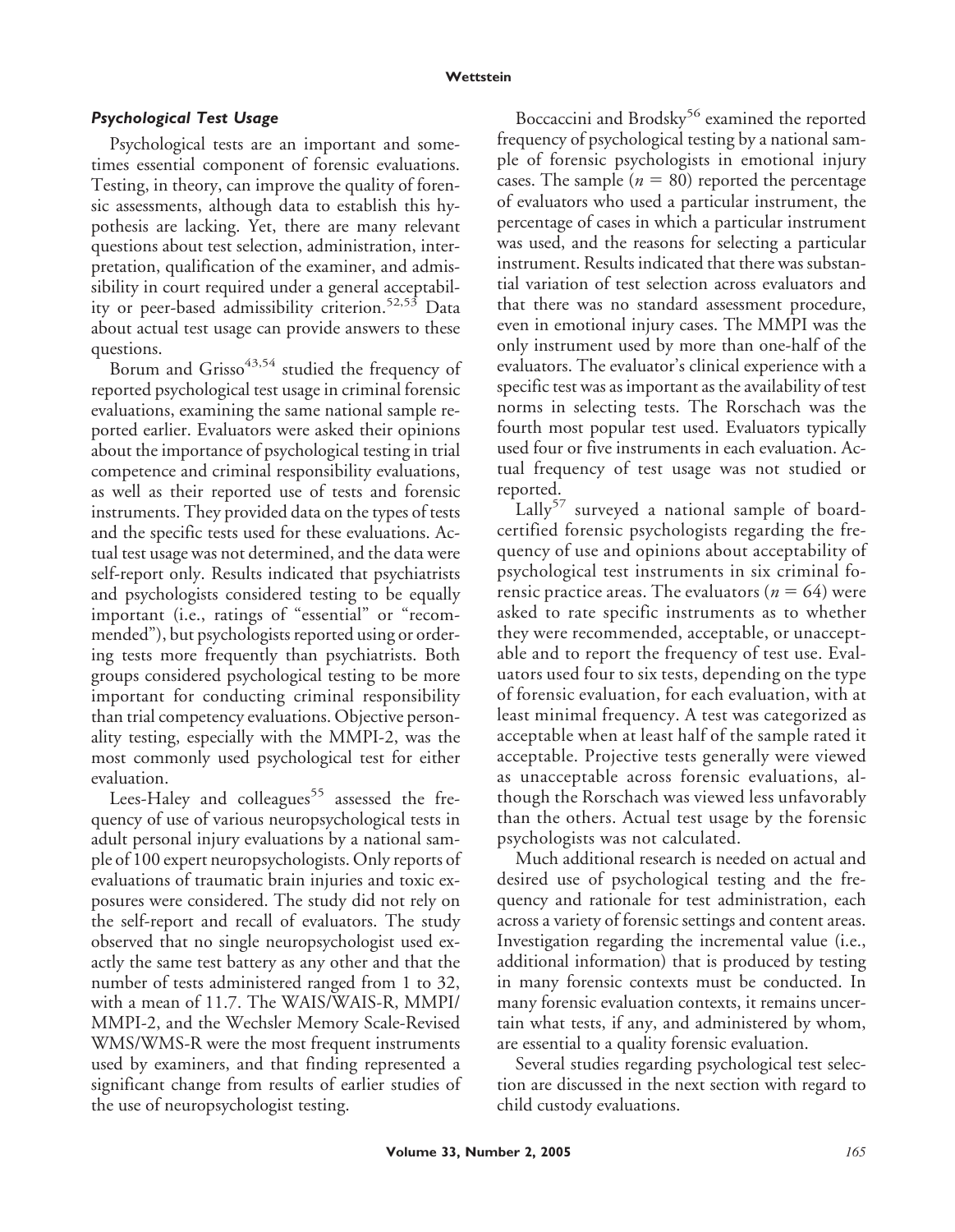## *Child Custody Evaluation Practices*

Keilin and Bloom<sup>58</sup> sent a written questionnaire to psychologists, psychiatrists, and masters-level practitioners who were child custody experts in private practice to assess their "activities, beliefs, and experiences relating to child custody" (Ref. 58, p 339). The evaluators ( $n = 82$ ) provided data on the frequency of use of various custody evaluation procedures, such as individual interviews, observations of interactions, and school or home visits. They reported the use and frequency of use of various psychological tests for the parents and children, but did not report the overall frequency of testing. Overall, a mean of 19 hours was reportedly spent on each custody evaluation. The evaluators were asked to rate the importance of various decision-making criteria for custody in hypothetical cases based on a ninepoint Likert scale (e.g., child's preferences, parental alienation, quality of bonding, parental stability). They reported their actual and preferred child custody recommendations.

Ackerman and Ackerman<sup>59</sup> surveyed 201 doctoral-level psychologists from 39 states about 112 aspects of child custody evaluations. Almost all of the sample (88%) worked in private practice. The survey paralleled that of Keilin and Bloom,<sup>58</sup> but excluded psychiatrists and social workers. Eight percent of respondents stated that they did not test children, and two percent did not test adults. Respondents reportedly spent a mean of 26 hours on each custody evaluation, excluding consulting with attorneys and court testimony.

LaFortune and Carpenter<sup>60</sup> surveyed by mail mental health professionals from five states who were experienced child custody evaluators. No psychiatrists were among the sample  $(n = 165)$ . The investigators did not review child custody reports, but, using a five-point scale, queried the sample about their training and experience, interaction with the legal profession, desirable characteristics of evaluators, preferences for retention, and the role of experts. The respondents reported spending 21 hours completing a custody evaluation, including report writing. An "advocacy index" was presented based on the sample's response to questions about involvement with the retaining attorney.

Bow and Quinnell<sup>61</sup> evaluated psychologists' reported practices in child custody evaluations. Respondents ( $n = 198$ ) were a national sample of clinical and forensic psychologists with master's or doctoral degrees, with 92 percent in private practice. Evaluators were asked to rank child custody evaluation procedures according to their importance, and state their preferred procedures and average time spent thereon. They rated the importance of statutory child custody criteria. Nearly the entire sample (94%) reported that they made an explicit custody/ visitation recommendation in their reports. Custody reports averaged 21 pages, with a range of 4 to 80 pages. They also reported use of psychological tests and parent-rating scales. Psychological testing was considered as adjunctive to clinical interviews with the parents and children, rather than the primary procedure, though the parent was reportedly administered an MMPI in 88 percent of cases.<sup>62</sup>

Bow and Quinnell<sup>63</sup> examined 52 child custody reports prepared by a national sample of doctorallevel psychologists. The reports ranged from 5 to 63 pages, with a mean of 24 pages. The report format and content varied widely. Specific problems noted by the investigators included failure to identify the specific evaluation procedures, the reason for the referral, or the specific testing used. Some reports did not use collateral contacts, demonstrated over-reliance on testing, were adult rather than child focused, or were conducted by an evaluator who had served as a therapist.

## *Surveys of Judges and Attorneys*

Owens and colleagues $64,65$  surveyed and interviewed two small samples of trial judges in New York about their reasons for ordering trial competency evaluations and their satisfaction with them. Generally, they indicated that the evaluations were useful to them and had few complaints about them. However, some judges were interested in defendants' backgrounds and clinical data and often transformed the competency evaluation into an evaluation of violence risk, need for treatment, or sentencing.

LaFortune and Nicholson<sup>66</sup> conducted via mail a semistructured survey of Oklahoma judges and attorneys about the adequacy of already submitted competency-to-stand-trial evaluations in two metropolitan areas. The subjects ( $n = 110$ ) were asked to rate retrospectively six characteristics of expert reports provided by mental health professionals, using a five-point Likert scale: (1) timeliness of the reports; (2) familiarity of the examiners with legal criteria; (3) use of understandable language by the examiners; (4) presence of a factual basis for examiners' conclusions;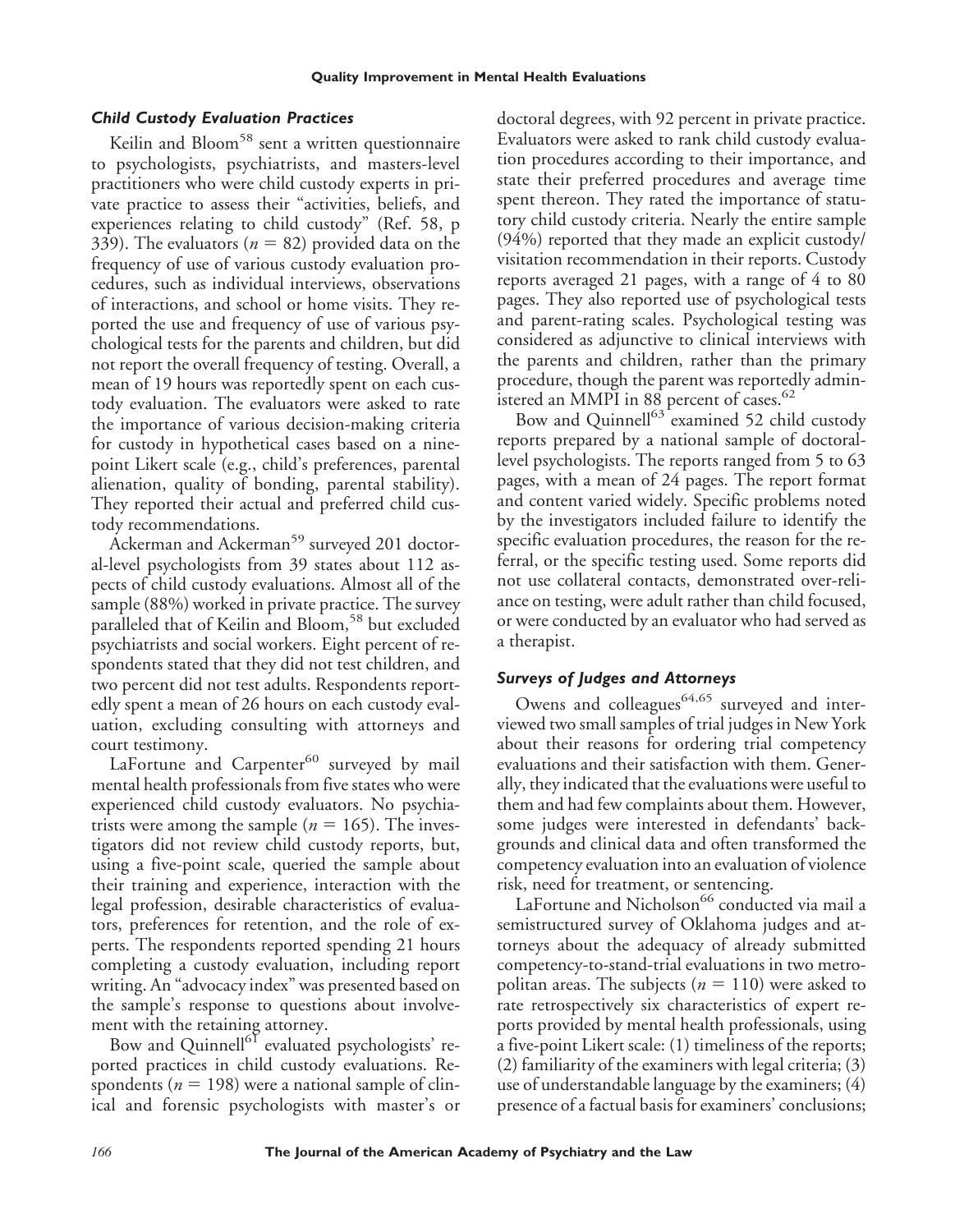(5) usefulness of reports in decision-making; and (6) overall quality of reports. Outpatient competency reports were judged to be of higher quality than inpatient reports. Subjects also reported their perceptions of the actual and optimal frequency of describing defendant characteristics in competency reports, typically indicating that reports tended to summarize rather than detail the relevant functional capacities. Generally, attorneys requested more specificity in reports, such as "more detailed descriptions of the factual bases for legal conclusions" (Ref. 66, p 248). Attorneys also stated their request for criminal responsibility information and opinions, even though that is an extraneous issue.

Redding and colleagues $^{67}$  surveyed by mail experienced Virginia judges, prosecutors, and criminal defense attorneys about the testimony of mental health experts, by using a hypothetical insanity defense case. Questionnaires including vignettes were sent to the subjects, who were asked to rate the importance of eight types of mental health testimony evidence on a nine-point Likert scale. The subjects  $(n = 72)$  responded that they were primarily interested in the defendant's clinical diagnosis, whether the clinical condition met the relevant criminal responsibility standard, and the expert's ultimate opinion on the legal issue. The subjects were less interested in research or actuarial evidence from experts, such as diagnostic reliability and statistical crime data related to the diagnosis. Ratings of judges and prosecutors correlated strongly, but defense attorneys ranked clinical diagnosis, statistical data on diagnostic reliability, and explanations of criminal behavior to be more probative than did the other two groups. This difference probably reflects the divergent roles and needs of the subjects for mental health testimony. These responses from members of the bar highlight the hazards of over-reliance by judges and attorneys on conclusory legal testimony by mental health experts, as well as the need to educate the judiciary about the value of social science.

Dahir and colleagues<sup>68</sup> conducted a telephone and mail survey of a national sample of 325 state trial judges in 1998 and 1999. While judges supported their gatekeeping role as defined by *Daubert*, 53 they lacked the scientific literacy required by *Daubert*. Few judges understood concepts such as falsifiability or error rate.<sup>69</sup> They therefore ruled, improperly, on the admissibility of psychological syndrome evidence in cases at bar, based primarily on the qualifications of the expert and general acceptance considerations.<sup>68</sup> Additional training to improve judges' scientific understanding was recommended.

## *Analysis of Empirical Forensic Practice Studies*

There are many limitations to the research that has been conducted regarding actual or reported forensic practice, though they provide some useful information. These empirical studies almost exclusively rely on expert reports, which, as noted, represent just one component of the evaluation. Characteristic of any documentation, the forensic report is only a window into the evaluation itself and is therefore limited. The report can only be as good as the evaluation that precedes it. We can work toward improving report content, writing, exposition, critical thinking, and decision making, but that effort goes only so far. In addition, the studies focus on criminal forensic evaluations in state court and child custody evaluations, with much less empirical literature on other forensic evaluations. Studies of trial competence evaluations predominate over those of criminal responsibility. Generalization of the study data are an important concern, given the limited sample sizes, sampling procedure, geography, legal jurisdiction, statutory requirements, characteristics of defendants and examiners, and location of evaluation in the hospital or community. Subject selection and recruitment are generally not random, and it is often unclear what would constitute a random sample of evaluators.

As yet, there are no published studies of observed forensic evaluations, or of observed evaluations in conjunction with written reports. The studies reveal problems in expert reports, such as the absence of stated reasoning to support the expert opinion (i.e., on causation, psycholegal function), the use of ultimate issue conclusions, the offering of opinions on extraneous areas, and the failure to acknowledge the limitations of the report or evaluation. $45,70$  Only some of the studies included designated quality measures, which are necessary to evaluate the adequacy of forensic reasoning and decision making in evaluation reports. Some studies inquire about the beliefs of evaluators, or their report of the frequency with which they use a test or instrument, but there is no accompanying evidence of the accuracy of these selfreports. Thresholds of evaluation quality probably differ from study to study.

Nevertheless, the studies raise substantial questions about the quality and thoroughness of criminal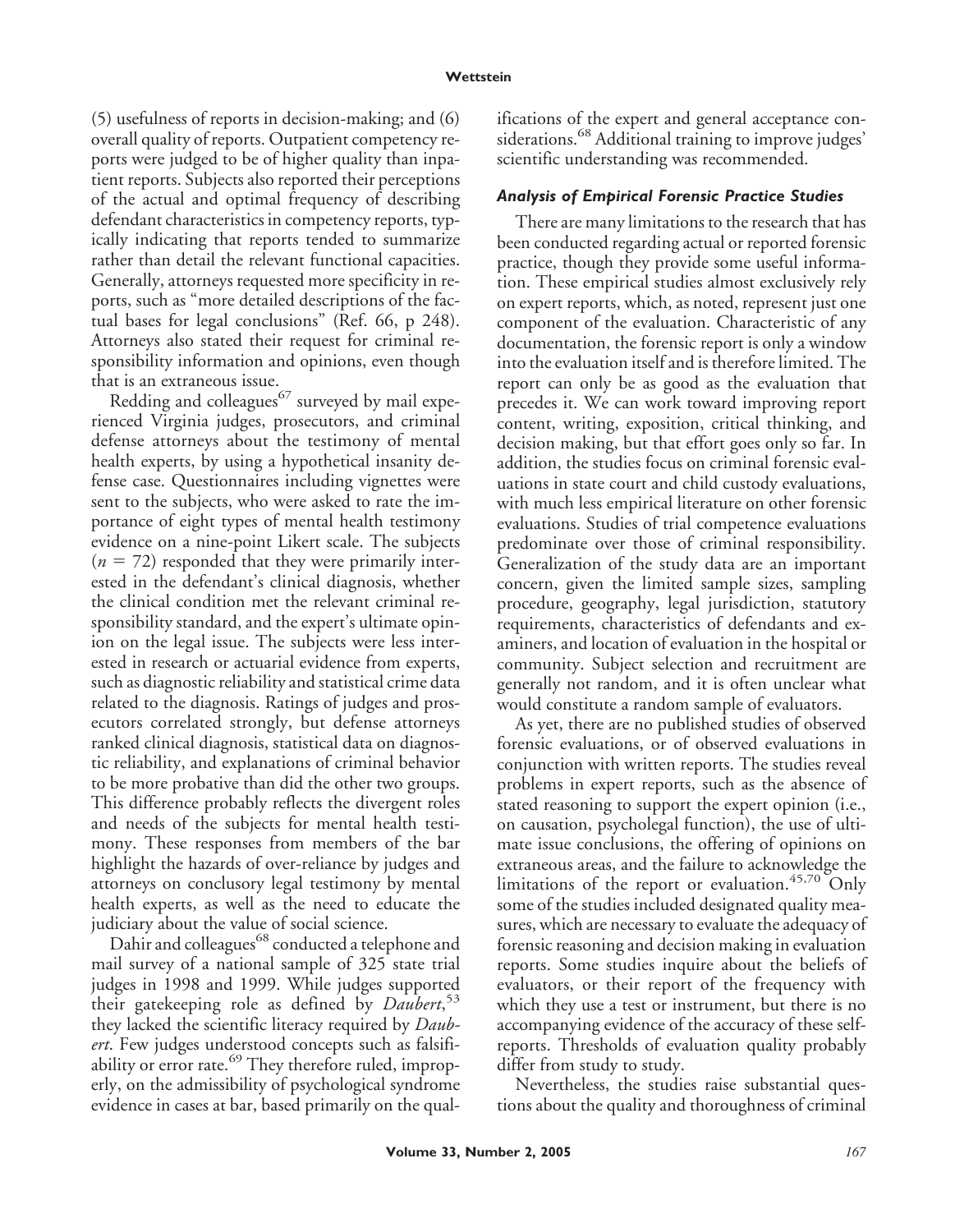forensic evaluations, given the variability of the use of collateral information, contact with an attorney, psychological testing, and use of forensic assessment instruments.<sup>40,45,70</sup> One of the most common report weaknesses is the failure to substantiate expert opinions and the related failure to relate psychopathology to expert opinions regarding psycholegal abilities.<sup>40,45,70</sup> The relationships among symptom, diagnosis, psychological test-identified deficits, and psycholegal functional impairment is too often neglected.45,70 Failure to explicate these links comprehensively, including the evaluator's reasoning in reaching opinions, is likely to render the evaluation report less useful and cogent to the attorney or court that requested it. While there is sometimes consensus about evaluators' views regarding the desired content of reports, there is often lack of such consensus, depending on the specific content.

The empirical studies of psychological test usage reveal different types of information: reported frequency of test usage, importance of the test, acceptability of test usage, and reasons for test selection. Most of the studies are limited by reliance on the evaluators' retrospective memories for test selection and use, which are likely to be highly fallible. Test selection is reported without regard for the particular referral or clinical situation.<sup>62</sup> In the only study to examine actual test usage, Bow and Quinnell<sup>63</sup> examined actual reports submitted to them by evaluators. Some tests were judged acceptable for some forensic evaluations but not for others. Examining reported test use is not equivalent to judging whether a test satisfies general acceptance criteria under *Frye*<sup>52</sup> or *Daubert.*53,57,71 Even if a test is judged as recommended by evaluators, such an opinion does not indicate that the standard of quality care requires such test use. It is noteworthy that the studies often reveal great divergence in test selection for forensic evaluations.

# **Practice Parameters and Guidelines for Forensic Evaluations**

Examination of practice guidelines with regard to conducting forensic evaluations is relevant to determining evaluation quality and to quality improvement. Practice guidelines recommend specific professional conduct but usually differ from standards that are mandatory and prescriptive.<sup>72</sup> They are designed to assist and educate clinicians and patients, rather than to legislate practice in a particular area. In contrast, medical review criteria are designed to evaluate health care outcomes and decisions and can differ from guidelines.<sup>73</sup> Practice guidelines are typically prepared by many of the most knowledgeable experts in a particular area and are sponsored by professional medical societies, health plans, or government agencies. Ideally, they reflect professional consensus in a field. Practice guidelines are much more prevalent for medical treatment rather than for evaluation, and some organizations differentiate between treatment guidelines and practice guidelines. $44$ There are thousands of published practice guidelines in medicine, but relatively few for forensic evaluations.75

Existing practice guidelines pertinent to forensic evaluations include those for child custody,  $76-79$ child and adolescent abuse victims,<sup>80</sup> child protection,<sup>81</sup> juvenile sex offenders,<sup>82</sup> conduct disorder,<sup>83</sup> post-traumatic stress disorder, 84,85 criminal responsibility,  $86$  and physicians' fitness for duty. $87$  The practice guideline regarding suicide, published by the American Psychiatric Association, also discusses suicide assessment.88 These guidelines are applicable to both generalist and specialist practitioners in the field.

Although practice parameters in forensic psychiatry can be useful in determining what constitutes a quality forensic evaluation, practice parameters are problematic in this regard. Most guidelines are written generally rather than in a detailed, specific, cookbook-like manner and cannot be readily translated or put into practice or even serve as practice review criteria.89 Many are presented as guidelines that are to be aspired to rather than adhered to. Practice guidelines generally are slow and expensive to develop and are soon out of date.<sup>90</sup> Many guidelines are not evidence based, but only state the beliefs and practices of the authors. Many do not properly synthesize the available scientific evidence. $91$  Other barriers to successful implementation include that physicians are unaware of their existence, lack knowledge of their content, disagree with their parameters, have negative expectations regarding their likely outcome, and have difficulty changing practice habits.<sup>92</sup> External barriers to their use include lack of time and resources, organizational constraints, lack of reimbursement, inability to generalize their use to every situation, fear of liability, and difficulty of use.<sup>92</sup> Nevertheless, quality improvement activities in forensic evaluations must consider the extant forensic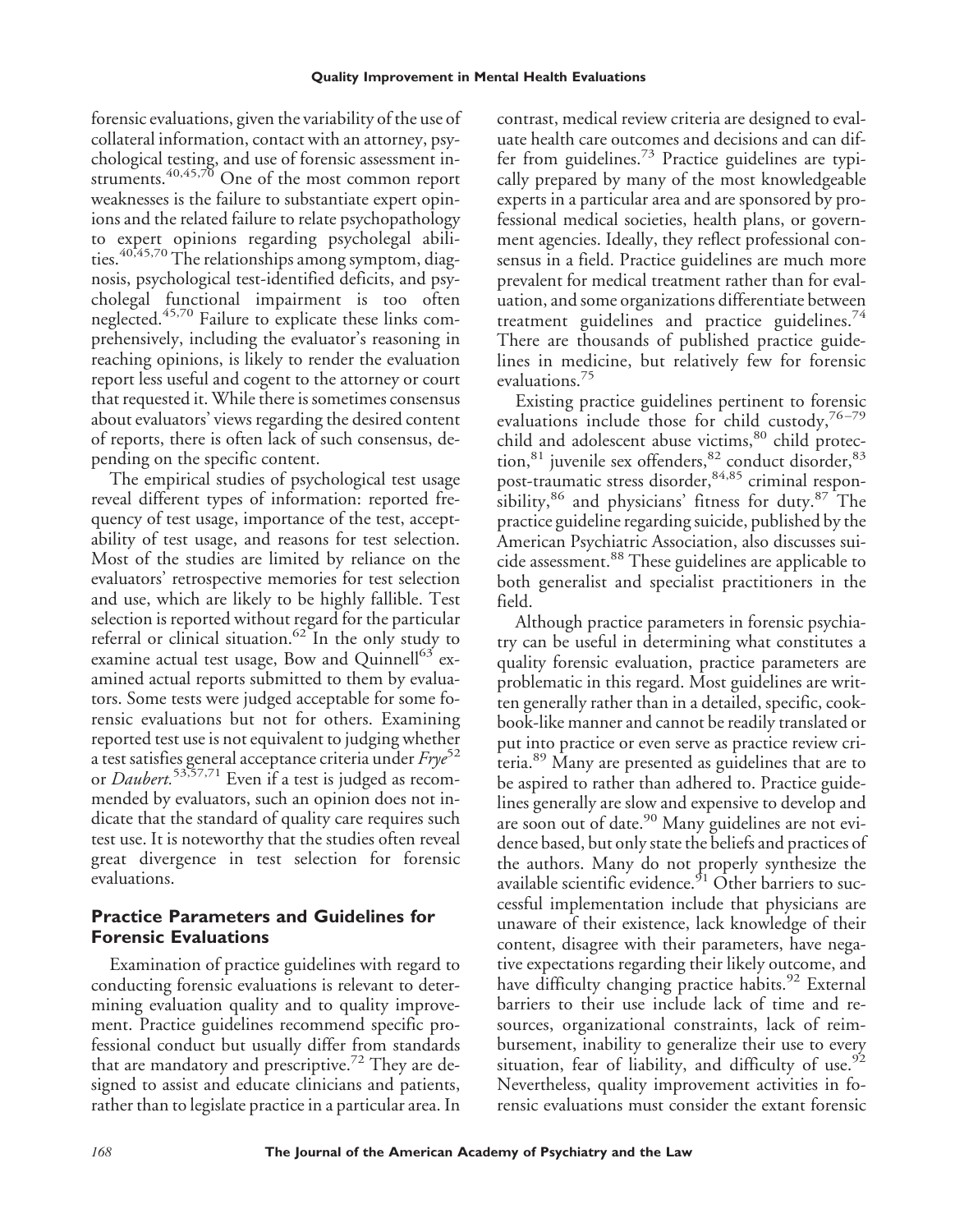| <b>Table 1</b> Sample Quality Measures for Forensic Evaluations |  |
|-----------------------------------------------------------------|--|
|-----------------------------------------------------------------|--|

| Likert scale ratings of the following:                                      |
|-----------------------------------------------------------------------------|
| Timeliness of evaluation and report                                         |
| Comprehensiveness of evaluation                                             |
| Evaluator's demeanor with evaluee                                           |
| Use of specific collateral sources                                          |
| Use of specific tests and forensic instruments                              |
| Factual support for clinical diagnosis in report                            |
| Organization of report and use of jargon                                    |
| Knowledge of legal criteria                                                 |
| Stated psycholegal functional ability, with specific support for<br>opinion |
| Use, or avoidance, of ultimate issue opinions                               |
| Scientific accuracy of opinions (i.e., course of illness)                   |
| Bias, objectivity, honesty, fairness, partisanship, humility                |
| Stated limitations to evaluation and conclusions                            |
| Absence of irrelevant opinions                                              |
| Overall quality                                                             |

practice parameters. Much work remains to be accomplished in the development of forensic practice guidelines that reconcile the professional differences across all types of forensic practitioners regarding optimal practice.

#### **Quality Concerns in Forensic Evaluations**

The factors in quality of health care that were discussed earlier are relevant to our approach to quality assessment and improvement of forensic evaluations. As described earlier, there are several dimensions or domains of forensic evaluation quality. An evaluation, therefore, can be evaluated and improved in different respects. In this regard, the qualities of a forensic evaluation include timeliness, safety to evaluee and evaluator, effectiveness, efficacy, efficiency, evaluee-centeredness, and absence of disparity. Quality can be assessed by examination of the evaluation process, structure, and outcome. In these different respects, quality ratings can be individually or simultaneously conducted by the evaluator, evaluator's employer, client/payer, evaluee, professional peer, and others.

Quality indicators for forensic evaluations (i.e., general areas of interest but not specific measures) remain to be developed, after additional research. Typical indicators might include expertise (training and experience), the expert's role, data that form the basis of the evaluation, demeanor during interview, and expert decision-making. Specific measures regarding each indicator would then be developed. For the indicator of demeanor or communication with the evaluee, for instance, specific items to be measured could include whether the evaluator is disrespectful, argumentative, cynical, rejecting, angry, or biased. Table 1 lists several other sets of measures for evaluations. As in the general health care setting, achieving consensus regarding performance measures is a critical task for the forensic mental health field, and has yet to be achieved.

As in general medical care, there are many stakeholders with regard to forensic evaluations, and their repeated input is essential. Arguably, our peers are the best judges of the quality of our work— better than the retaining attorneys. Attorneys excessively rely on cross-examination of court testimony to expose the weaknesses and failures of forensic evaluations, with various degrees of success.<sup>93–95</sup> Crossexamination is not, however, a quality improvement mechanism, but has different purposes. It is unsurprising, therefore, that attorneys, who are the ones who typically retain evaluators, are complacent about the deficient quality of forensic evaluations and reports. Nevertheless, soliciting client feedback through the use of satisfaction ratings could be useful. These ratings would be completed by the client (i.e., attorney, court, agency, evaluee, payer). Ratings could occur on a prospective or retrospective basis, after every evaluation, or a subsample of them. Table 2 lists several possible areas of inquiry. The primary purpose of the client satisfaction instrument should be for quality improvement rather than marketing.

A major lesson for those who work in the forensic mental health field, derived from the work on quality in health care, is that, rather than examine only the work of the individual clinician, we must consider the entire system of care. Third-party and other collateral data are essential for conducting forensic mental health evaluations, and barriers to obtaining such

**Table 2** Client Satisfaction Form

| Likert scale ratings of the following:                            |
|-------------------------------------------------------------------|
|                                                                   |
| Were the data in the report accurate?                             |
| Was the evaluation comprehensive?                                 |
| Was the evaluation adequate?                                      |
| Was the clinical content of the report informative?               |
| Was the forensic content of the report informative?               |
| Was the report well written and understandable?                   |
| Were the conclusions and recommendations of the report useful?    |
| Was there adequate opportunity to communicate with the evaluator? |
| Was the evaluation and report conducted in a timely manner?       |
| What is the overall impression of the evaluation and report?      |
| How could the evaluation and report be made more useful?          |
|                                                                   |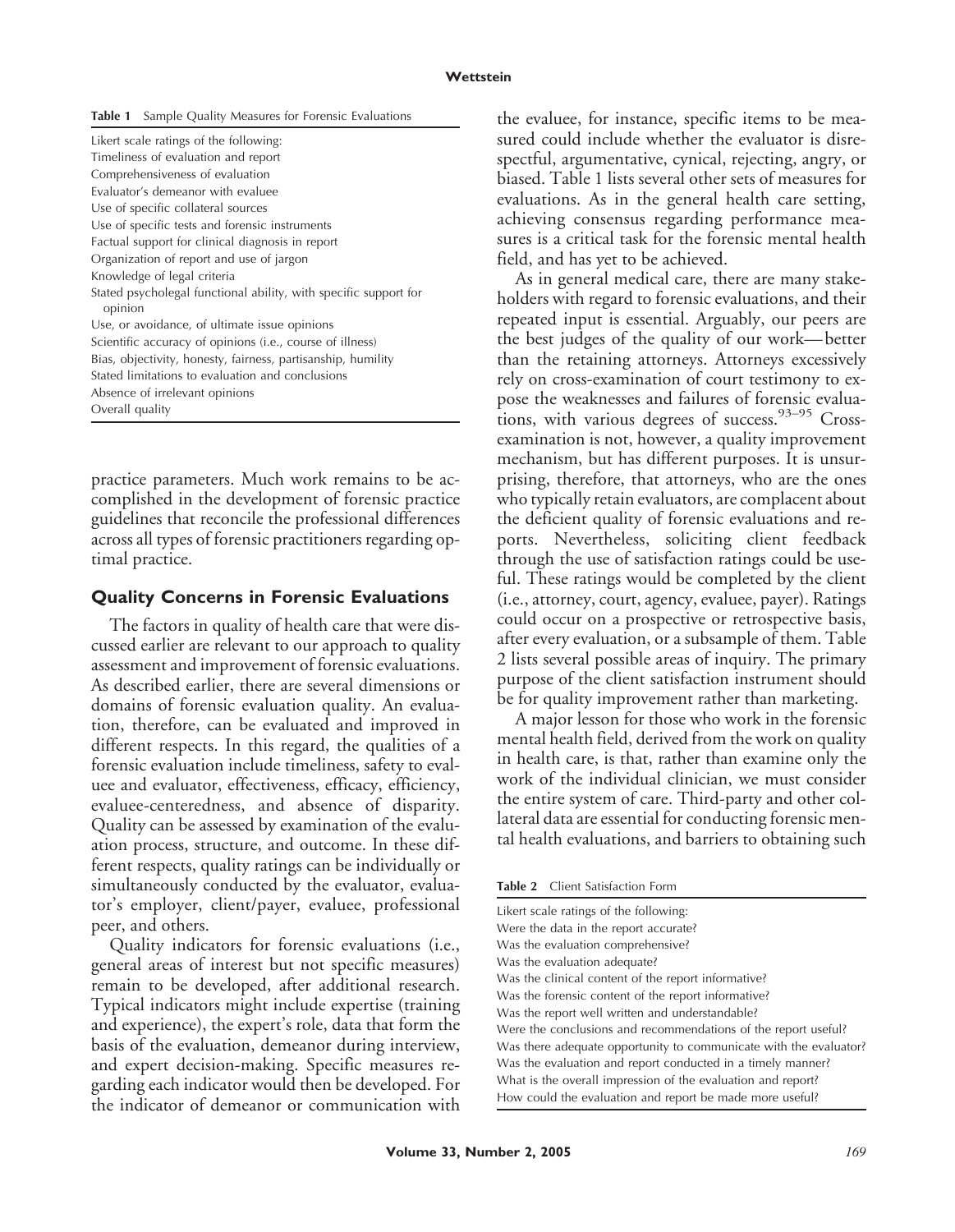|  |  |  |  |  |  |  |  |  |  |  | <b>Table 3</b> Deficiencies in Forensic Evaluations and Reports |
|--|--|--|--|--|--|--|--|--|--|--|-----------------------------------------------------------------|
|--|--|--|--|--|--|--|--|--|--|--|-----------------------------------------------------------------|

information must be eliminated.<sup>96,97</sup> Process and outcome must be addressed as well. The costs of quality assessment and improvement must be considered, perhaps tempered by the ability in the future to adopt technology, such as software applications, to assist with review of expert reports in critical areas.

#### *Raising the Quality of Forensic Evaluations*

The general principles of quality improvement are useful in the context of advancing the quality of forensic evaluation. Initially, a quality improvement agenda must be established, with advance planning, motivation, and incentives. There must be financial support for quality improvement efforts. Quality indicators and measures must be developed and psychometrically evaluated. Other principles include the use of specific quality improvement intervention, regular audit and feedback, empirical assessment of change, and assessment of the barriers to change in individuals and the system.

As discussed, the empirical literature regarding forensic evaluations documents the need to raise the quality of evaluations and reports (Table 3). This is especially a concern regarding evaluations conducted by the generalist clinician who has no formal training or supervised experience in conducting forensic evaluations. Tolman and Mullendore<sup>102</sup> reported that risk assessments performed by forensic specialists were of higher quality than those conducted by generalists with regard to the use of psychological assessment instruments; further, specialists were more familiar with the risk assessment literature than were generalists. In general medicine, research has been conducted on the relationship between board certification and clinical patient outcomes, with mixed results, though many studies reveal a positive correlation in this regard.<sup>103</sup> As to forensic mental health evaluations, Otto and Heilbrun<sup>104</sup> delineated several categories of forensic experts: accidental experts brought into court by their patient's attorney; legally informed clinicians without specialized forensic experience or training; proficient clinicians with supervised forensic experience; and specialist clinicians with the highest level of forensic experience, formal training, and board certification.104 Further research regarding the respective quality of evaluations conducted by these categories of experts is needed. Quality improvement approaches probably should be individualized for the different levels of practitioners, depending on the identified deficiencies.

Review of quality improvement activities in general medicine leads to the conclusion that no single, specific intervention is likely to be successful in improving the quality of forensic evaluation. Rather, a variety of interventions is appropriate, depending on the forensic service organization, model of service delivery, density of local forensically trained specialists and educators, and other factors. Table 4 lists some of these interventions. Successful interventions are not likely to be single events, but will require repetition and modification over time.

Perhaps the most significant problem area identified by the empirical studies of forensic reports is the evaluator's failure to determine the reasoning by which the opinions are reached. $^{40,45}$  Evaluators have repeatedly failed to link psychopathology, psychological test results, psychiatric diagnosis, and legal functional impairments. This omission is character-

**Table 4** Raising the Quality of Forensic Evaluations

Forensic service credentialing and certification by law or policy Incentivize quality and quality improvement, with quality bonus Establish quality guidelines and standards<sup>99</sup> Define, test, and operationalize quality performance measures and tools<sup>99</sup> Collaboration of generalists with forensic specialists Audiotape or videotape forensic interviews<sup>105</sup> Use of specific checklists and contracts by referral sources Education of referral sources about evaluation guidelines, and sharpening of referral questions

Model excellence of forensic evaluations to attorneys and courts Peer review of evaluations, reports, and testimony

Encourage cross-examination regarding participation in QA activities Mandatory forensic continuing medical education on quality of evaluations

Maintenance of forensic board certification predicated on quality improvement activity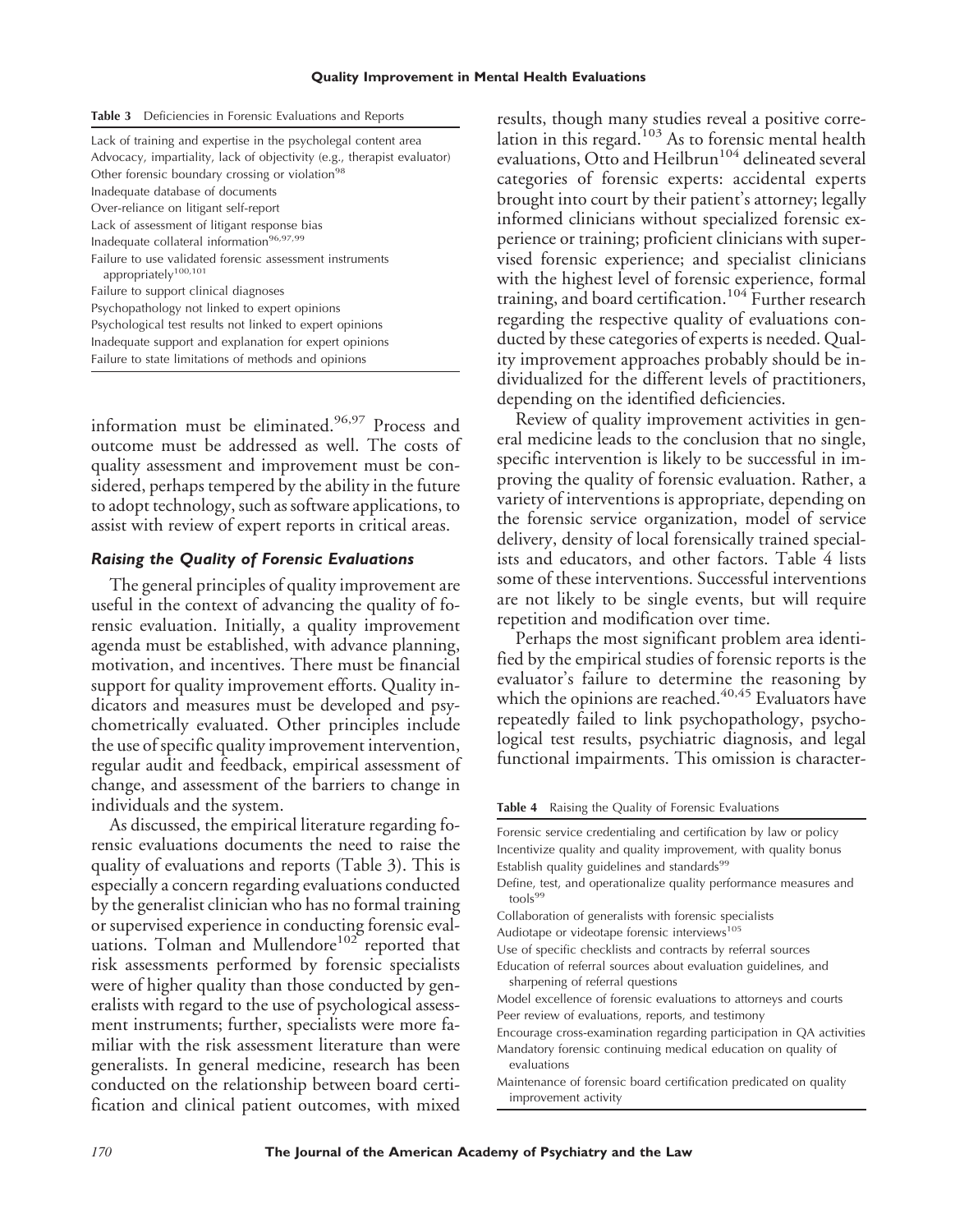istic of both forensically trained and untrained evaluators. For maximum effect, quality improvement activities must focus on this deficit, and the other frequently identified evaluation weaknesses, such as the use of collateral informants and data.<sup>96,97</sup> Such an improvement will strengthen the evaluation's credibility and utility to attorneys and courts.

Several states have, by statute or general practice, developed credentialing procedures for forensic evaluators, usually in criminal or child custody cases.<sup>106</sup> Those evaluators have attended mandatory training and may have completed a local examination. Recertification is, or could be, accomplished by incorporating quality audits of the evaluator's work product. The Commonwealth of Massachusetts, a leader in this respect, has had for many years a routine quality review and improvement component of expert reports for Designated Forensic Professionals who conduct criminal pretrial evaluations.<sup>107,108</sup> Similarly, criminal court clinics are ideally situated to institute quality review activities of their employee-evaluators, as a condition of employment and promotion. Forensic credentialing for faculty can also be accomplished by university departments of psychiatry and hospital medical staff committees. The forensic mental health field could encourage legislation or policy that further promotes forensic credentialing, accompanied by mandatory quality audits and improvement activity. Volume credentialing requirements could also be set as they are for radiologists (i.e., mammography) and cardiothoracic surgeons, based on the reported association between volume and evaluator performance demonstrated even in mental health treatment.<sup>109–112</sup> Specific credentialing for types of forensic evaluations could be implemented. For instance, mandatory forensic credentialing for participation in pretrial or postconviction death penalty cases is desirable, given the importance of such evaluations.<sup>113</sup>

The Maintenance of Certification program of the American Board of Medical Specialties is intended to increase the "accountability, service and quality of medical care" (Ref. 114, p 4). Components of this program include self-assessment, life-long learning, and performance in practice.<sup>103</sup> Though problems with physician clinical performance assessment have been identified, the assessment of the competence and performance of forensic evaluators is certainly a feasible enterprise once consensus on performance measures has been obtained.<sup>115,116</sup>

Credentialing and recredentialing should require some review by peers of one's actual, not reported, work. Peer review of forensic testimony has been offered through the national and local efforts of members of the American Academy of Psychiatry and the Law (JAAPL), although few expert witnesses have participated.<sup>117,118</sup> No attempt has been made for peer review of actual evaluations, which consumes more resources but is likely to be more valuable.

#### *Role of AAPL*

AAPL has many opportunities to initiate quality improvement activities in forensic psychiatry. Educational, consultative, and research activities are within the purview of AAPL. The organization, through its committees or new task forces, could identify quality indicators, measures, and barriers to change. AAPL could prepare resource documents, position statements, and practice guidelines regarding evaluation of quality and quality improvement. The Awards Committee could acknowledge forensic service programs that have instituted quality improvement activities, much as the American Psychiatric Association gives awards for exemplary clinical service programs. The newly created AAPL Institute for Education and Research could play a substantial role in funding researchers to develop quality indicators and measures or to train forensic evaluators to improve the quality of their work. Beyond AAPL's traditional involvement in education and research, an expanded role could include performing quality audits of forensic evaluations for organizations on request.

Liaison among forensic mental health organizations and groups is essential in the quality improvement enterprise, and AAPL should be a leader in this field. Forensic psychiatrists often work on individual cases in conjunction with clinical or neuropsychologists. Almost all of the empirical work on forensic reports has been conducted by psychologists, and the subjects of those investigations have predominately been psychologists. The studies reveal significant differences between psychiatrists and psychologists in the frequency of use of psychological testing and other evaluation modalities. Even among psychologists, selection of tests and forensic assessment instruments varies widely in forensic evaluations. The role and appropriateness of the psychological tests administered by psychiatrists has not been explicated.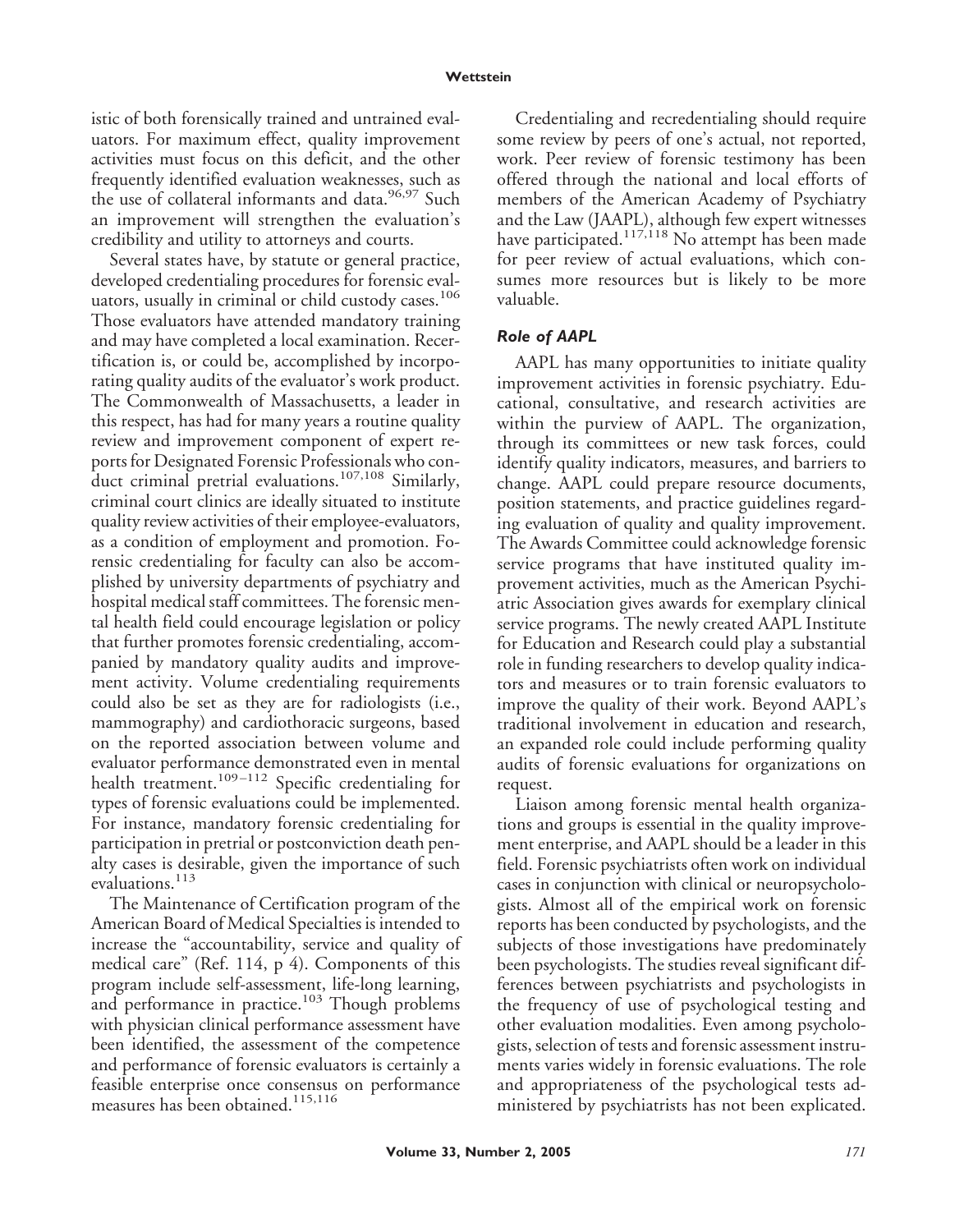Consensus among differing forensic mental health practitioners in these areas is important.

## **Conclusions**

Much work remains to be accomplished in improving the quality of forensic evaluations of evaluators with or without specific forensic training and experience.<sup>119</sup> There are numerous barriers to quality improvement, including motivational or psychological factors. Of great concern is that practitioners are likely to be satisfied with the quality of their evaluations, believe that little improvement is needed, and fail to undertake self-assessment or quality improvement unless externally mandated.<sup>102</sup> Imposing an external quality agenda or standard may be considered a threat to the evaluator's autonomy and narcissism.120 Within organizations, barriers include financial and bureaucratic resistance to change. Scientific barriers include the absence to date of established quality indicators and performance measures. There is resistance to change within the legal system, including infrequent use of court-appointed evaluators, except in child custody cases. Despite the adoption of gatekeeping efforts incorporated in the rules of evidence, our adversarial legal system has excessively relied on cross-examination as its primary filter for excluding pseudoscience and inadequate expertise.<sup>53</sup> Legal issues such as confidentiality and privilege of evaluations and reports must be addressed before they are shared with quality improvement staff or peers.<sup>99</sup> Further, due to extant financial incentives, there is, regrettably, a market for mediocre quality forensic evaluations conducted with questionable or antiquated methods.<sup>121,122</sup>

In the long-term future, we expect that quality improvement at a more sophisticated level will transcend anything discussed heretofore. We hope to move beyond the exclusive reliance on unguided clinical judgment as the basis for expert forensic opinion, given its well-documented fallibility.<sup>123,124</sup> Improvements in clinical and forensic decision-making are essential developments for the field.125,126 Just as technological developments will no doubt be used to improve the quality of general health care, we hope to see computer-assisted decision-making for risk assessments and other forensic evaluations,<sup>127–130</sup> use of forensic cognitive neuroscience tools and specific forensic assessment instruments, <sup>97</sup> and objective psychophysiological testing. We need a more complete and scientific understanding of self-

report,<sup>131</sup> clinical judgment,<sup>124-126</sup> heuristics,<sup>126,132</sup> and memory,  $^{133,134}$  given their central roles in forensic evaluation content and expert decision making. We also need improved methods of detecting, quantifying, and correcting for bias and lack of objectivity in experts. $135-138$ 

### **References**

- 1. Dietz PE: The quest for excellence in forensic psychiatry. Bull Am Acad Psychiatry Law 24:153-63, 1996
- 2. Barnum R: An agenda for quality improvement in forensic mental health consultation. Bull Am Acad Psychiatry Law 21:5–21, 1993
- 3. Leape LL, Berwick DM, Bates DW: What practices will most improve safety? JAMA 288:501–7, 2002
- 4. Agency for Healthcare Research and Quality: 2004 National Healthcare Quality Report. Rockville, MD: Agency for Healthcare Research and Quality, December 2004; AHRQ Publication No. 05-0013
- 5. Institute of Medicine: Crossing the Quality Chasm. Washington, DC: National Academy Press, 2001
- 6. Morreim H: Assessing quality of care: new twists from managed care. J Clinical Ethics 10:88 –99, 1999
- 7. Pronovost P, Nolan T, Zeger S,*et al*: How can clinicians measure safety and quality in acute care? Lancet 363:1061–7, 2004
- 8. Cassel C: Quality of care and quality of training: a shared vision for internal medicine? Ann Intern Med 140:927– 8, 2004
- 9. Institute of Medicine: To Err is Human: Building a Safer Health System. Washington, DC: National Academy Press, 1999
- 10. Landrigan CP, Rothschild JM, Cronin JW, *et al*: Effect of reducing interns' work hours on serious medical errors in intensive care units. N Engl J Med 351:1838 – 8, 2004
- 11. Koppel R, Metlay JP, Cohen A: Role of computerized physician order entry systems in facilitating medication errors. JAMA 293: 1197–203, 2005
- 12. Lighter DE, Lighter SA: Legal and regulatory issues in quality improvement, in Quality Management in Health Care (ed 2). Edited by Lighter DE, Fair DC. Sudbury, MA: Jones and Bartlett Publishers, 2004, pp 429 –540
- 13. Saag KG, Olivieri J, Patino F, *et al*: Measuring quality in arthritis care: The Arthritis Foundation's quality indicator set for analgesics. Arthritis Rheum 51:337– 49, 2004
- 14. Romano PS, Mutter R: The evolving science of quality measurement for hospitals. Int J Health Care Finance Econ 4:131–57, 2004
- 15. McGlynn EA, Asch SM, Adams J, *et al*: The quality of health care delivered to adults in the United States. N Engl J Med 348:2635– 45, 2003
- 16. Landon BE, Wilson IB, McInnes K, *et al*: Effects of a quality improvement collaborative on the outcome of care of patients with HIV infection. Ann Intern Med 10:887–96, 2004
- 17. Institute of Medicine: Unequal Treatment: Confronting Racial and Ethnic Disparities in Healthcare. Washington, DC: National Academy Press, 2003
- 18. Agency for Healthcare Research and Quality: 2004 National Healthcare Disparities Report. Rockville, MD: Agency for Healthcare Research and Quality, December 2004; AHRQ Publication No. 05-0014
- 19. Sehgal AR: Impact of quality improvement efforts on race and sex disparities in hemodialysis. JAMA 289:996 –1000, 2003
- 20. Rosenthal MB, Fernandopulle R, Song HSR, *et al*: Paying for quality: providers' incentives for quality improvement. Health Affairs 23:127– 41, 2004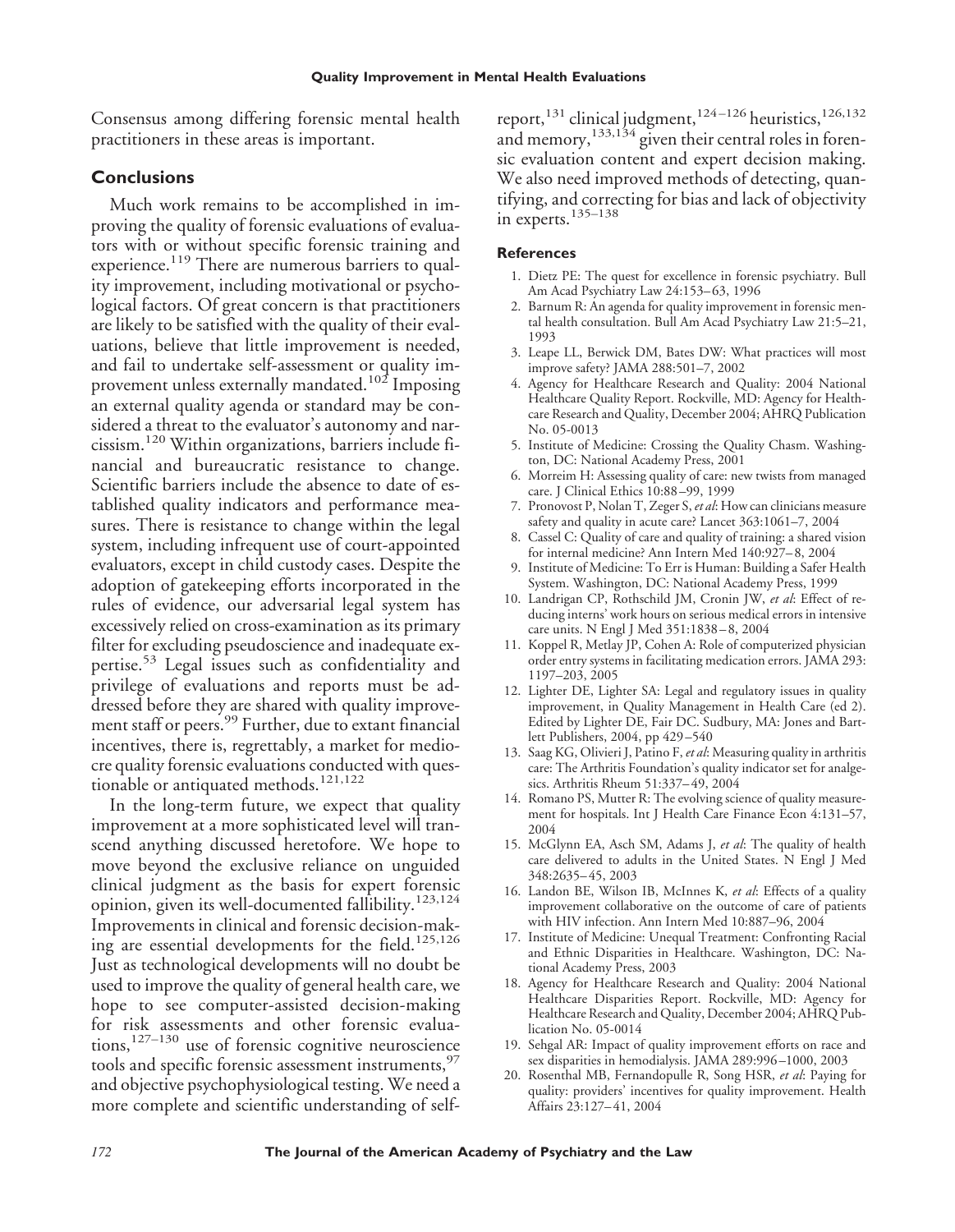- 21. Epstein AM, Lee TH, Hamel MB: Paying physicians for highquality care. N Engl J Med 350:406 –10, 2004
- 22. Roland M: Linking physicians' pay to the quality of care: a major experiment in the United Kingdom. N Engl J Med 351:1448 – 54, 2004
- 23. Krumholz HM, Rathore SS, Chen J, *et al*: Evaluation of a consumer-oriented internet health care report card. JAMA 287: 1277– 87, 2002
- 24. McCormick D, Himmelstein DU, Woolhandler S, *et al*: Relationship between low quality-of-care scores and HMOs' subsequent public disclosure of quality-of-care scores. JAMA 288: 1484 –90, 2002
- 25. Werner RM, Asch DA: The unintended consequences of publicly reporting quality information. JAMA 293:1239 – 44, 2005
- 26. Grol R, Lawrence M: Quality Improvement by Peer Review. New York: Oxford University Press, 1995
- 27. Edmunds M, Frank R, Hogan M, *et al*: Managing Managed Care: Quality Improvement in Behavioral Health. Washington, DC: National Academy Press, 1997
- 28. American Psychiatric Association Task Force on Quality Indicators: Quality Indicators: Defining and Measuring Quality in Psychiatric Care for Adults and Children. Washington, DC: American Psychiatric Publishing, 2002
- 29. Ishak WW, Burt T, Sederer LI (editors): Outcome Measurement in Psychiatry. Washington, DC: American Psychiatric Publishing, 2002
- 30. Schwenk TL, Evans DL, Laden SK, *et al*: Treatment outcome and physician-patient communication in primary care patients with chronic, recurrent depression. Am J Psychiatry 161:1892– 901, 2004
- 31. Wells KB, Sherbourne C, Schoenbaum M, *et al*: Impact of disseminating quality improvement programs for depression in managed primary care. JAMA 283:212–20, 2000
- 32. Weilburg JB, O'Leary KM, Meigs JB, *et al*: Evaluation of the adequacy of outpatient antidepressant treatment. Psychiatr Serv 54:1233–9, 2003
- 33. Young AS, Klap R, Sherbourne CD, *et al*: The quality of care for depressive and anxiety disorders in the United States. Arch Gen Psychiatry 58:55– 61, 2001
- 34. Dietrich AJ, Oxman TE, Williams JW: Re-engineering systems for the treatment of depression in primary care: cluster randomised controlled trial. BMJ 329:602–5, 2004
- 35. Gilbody S, Whitty P, Grimshaw J, *et al*: Educational and organizational interventions to improve the management of depression in primary care. JAMA 289:3145–51, 2003
- 36. Asarnow JR, Jaycox LH, Duan N, *et al*: Effectiveness of a quality improvement intervention for adolescent depression in primary care clinics. JAMA 293:311–19, 2005
- 37. Hatfield DR, Ogles BM: The use of outcome measures by psychologists in private practice. Prof Psychol 35:485–91, 2004
- 38. National Committee for Quality Assurance, available at http:// www.ncqa.org (accessed March 28, 2005)
- 39. Garland AF, Aarons GA, Hawley KM, *et al*: Relationship of youth satisfaction with mental health services and changes in symptoms and functioning. Psychiatr Serv 54:1544-6, 2003
- 40. Nicholson RA, Norwood S: The quality of forensic psychological assessments, reports and testimony: acknowledging the gap between promise and practice. Law Hum Behav 24:9 – 44, 2000
- 41. Petrella RC, Poythress NG: The quality of forensic evaluations: an interdisciplinary study. J Consult Clin Psychol 51:76 – 85, 1983
- 42. Heilbrun K, Collins S: Evaluations of trial competency and mental state at time of offense: report characteristics. Prof Psychol 26:61–7, 1995
- 43. Borum R, Grisso T: Establishing standards for criminal forensic

reports: an empirical analysis. Bull Am Acad Psychiatry Law 24:297–317, 1996

- 44. Robbins E, Waters J, Herbert P: Competency to stand trial evaluations: a study of actual practice in two states. Bull Am Acad Psychiatry Law 25:469 – 83, 1997
- 45. Skeem JL, Golding SL, Cohn NB, *et al*: Logic and reliability of evaluations of competence to stand trial. Law Hum Behav 22: 519 – 47, 1998
- 46. Hecker T, Steinberg L: Psychological evaluation at juvenile court disposition. Prof Psychol 33:300-6, 2002
- 47. Ryba NL, Cooper VG, Zapf PA: Juvenile competence to stand trial evaluations: a survey of current practices and test usage among psychologists. Prof Psychol 34:499 –507, 2003
- 48. Ryba NL, Cooper VG, Zapf PA: Assessment of maturity in juvenile competency to stand trial evaluations: a survey of practitioners. J Forensic Psychol Pract 3:23– 45, 2003
- 49. Zapf PA, Hubbard KL, Cooper VG, *et al*: Have the courts abdicated their responsibility for determination of competency to stand trial to clinicians? J Forensic Psychol Pract 4:27– 44, 2004
- 50. Christy A, Douglas KS, Otto RK, *et al*: Juveniles evaluated incompetent to proceed: characteristics and quality of mental health professionals' evaluations. Prof Psychol 35:380 – 8, 2004
- 51. Warren JI, Murrie DC, Chauhan P, *et al*: Opinion formation in evaluating sanity at the time of the offense: an examination of 5175 pre-trial evaluations. Behav Sci Law 22:171– 86, 2004
- 52. Frye v. United States, 293 F. 1013 (D.C. Cir. 1923)
- 53. Daubert v. Merrell Dow Pharmaceuticals, Inc., 509 U.S. 579 (1993)
- 54. Borum R, Grisso T: Psychological test use in criminal forensic evaluations. Prof Psychol 26:465–73, 1995
- 55. Lees-Haley PR, Smith HH, Williams CW, *et al*: Forensic neuropsychological test usage: an empirical survey. Arch Clin Neuropsychol 11:45–51, 1996
- 56. Boccaccini MT, Brodsky SL: Diagnostic test usage by forensic psychologists in emotional injury cases. Prof Psychol 30:253–9, 1999
- 57. Lally SJ: What tests are acceptable for use in forensic evaluations?—a survey of experts. Prof Psychol 34:491– 8, 2003
- 58. Keilin WG, Bloom LJ: Child custody evaluation practices: a survey of experienced professionals. Prof Psychol 17:338 – 46, 1986
- 59. Ackerman MJ, Ackerman MC: Custody evaluation practices: a survey of experienced professionals (revisited). Prof Psychol 28: 137– 45, 1997
- 60. LaFortune KA, Carpenter BN: Custody evaluations: a survey of mental health professionals. Behav Sci Law 16:207–24, 1998
- 61. Bow JN, Quinnell FA: Psychologists' current practices and procedures in child custody evaluations: five years after American Psychological Association guidelines. Prof Psychol 32:261-8, 2001
- 62. Quinnell FA, Bow JN: Psychological test used in child custody evaluations. Behav Sci Law 19:491–501, 2001
- 63. Bow JN, Quinnell FA: A critical review of child custody evaluation reports. Family Court Rev 40:164 –76, 2002
- 64. Owens H, Rosner R, Harmon RB: The judge's view of competency evaluations. Bull Am Acad Psychiatry Law 13:389 –97, 1985
- 65. Owens H, Rosner R, Harmon RB: The judge's view of competency evaluations II. Bull Am Acad Psychiatry Law 15:381–9, 1987
- 66. LaFortune KA, Nicholson RA: How adequate are Oklahoma's mental health evaluations for determining competency in criminal proceedings?—the bench and the bar response. J Psychiatry Law 23:231-62, 1995
- 67. Redding RE, Floyd MY, Hawk GL: What judges and lawyers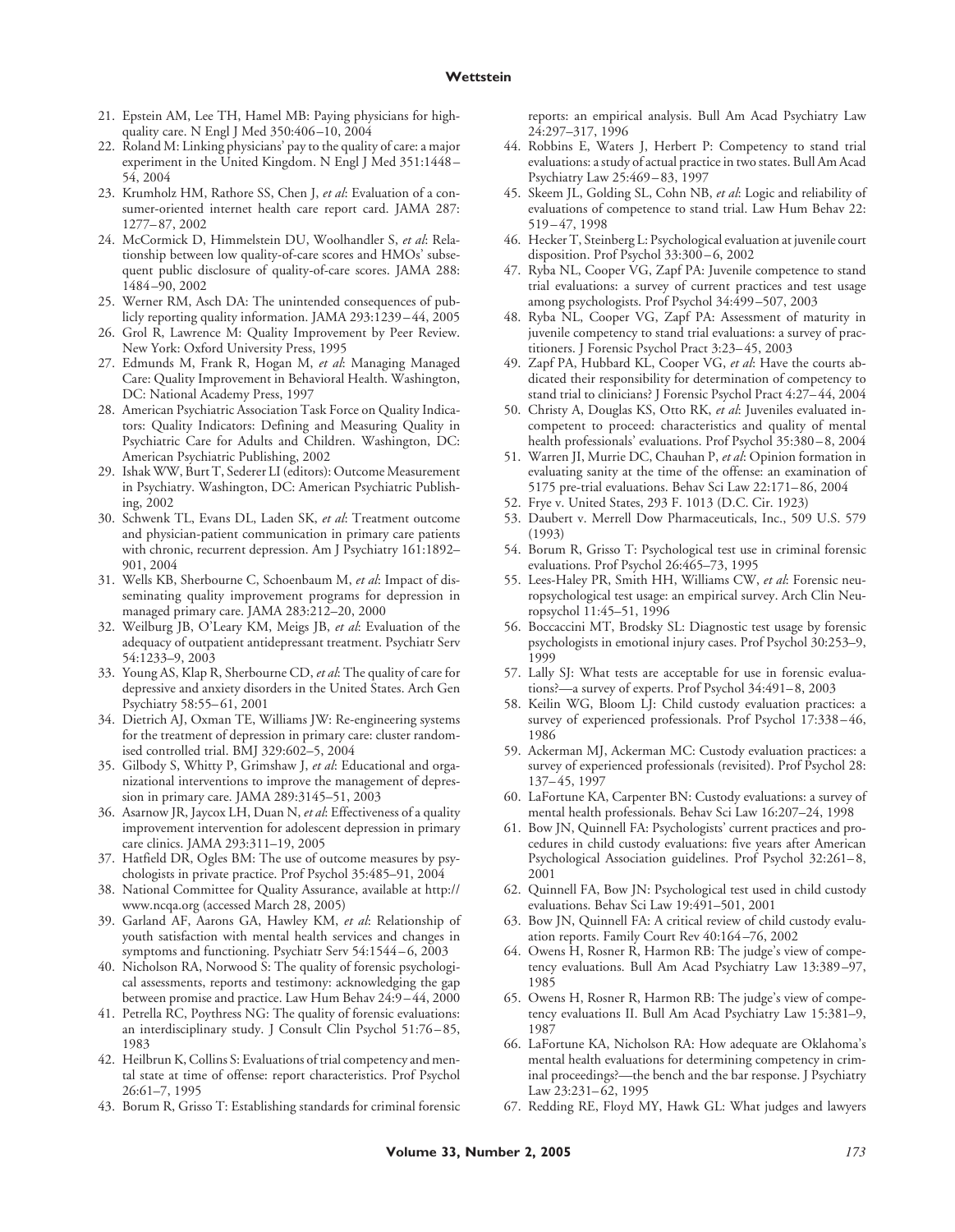think about the testimony of mental health experts: a survey of the courts and bar. Behav Sci Law 19:583–94, 2001

- 68. Dahir VB, Richardson JT, Ginsburg GP, *et al*: Judicial application of Daubert to psychological syndrome and profile evidence. Psychol Public Policy Law 11:62– 82, 2005
- 69. Gatowski SI, Dobbin SA, Richardon JT: Asking the gatekeepers: a national survey of judges on judging expert evidence in a post-Daubert world. Law Hum Behav 25:433–58, 2001
- 70. Skeem JL, Golding SL: Community examiners' evaluations of competence to stand trial: common problems and suggestions for improvement. Prof Psychol 29:357– 67, 1998
- 71. Weiner IB, Exner JE, Sciara A: Is the Rorschach welcome in the courtroom? J Pers Assess 67:422– 4, 1996
- 72. Field MJ, Lohr KN (editors): Clinical Practice Guidelines. Washington, DC: National Academy Press, 1990
- 73. Field MJ, Lohr KN (editors): Guidelines for Clinical Practice. Washington, DC: National Academy Press, 1992
- 74. American Psychological Association: Criteria for practice guideline development and education. Am Psychol 57:1048-51, 2002
- 75. National Guideline Clearinghouse, http://www.guideline.gov (accessed March 28, 2005)
- 76. American Academy of Child and Adolescent Psychiatry: Practice parameters for child custody evaluation. J Am Acad Child Adolesc Psychiatry 36:57S– 68S, 1997
- 77. American Psychological Association: Guidelines for child custody evaluations in divorce proceedings. Am Psychol 49:677– 80, 1994
- 78. Association of Family and Conciliation Courts: Model standards of practice for child custody evaluations. Fam Concil Courts Review 32:504 –13, 1994
- 79. American Psychiatric Association: Child custody consultation: a report of the Task Force on Clinical Assessment in Child Custody. Washington, DC: American Psychiatric Association, 1981, revised 1988
- 80. American Academy of Child and Adolescent Psychiatry: Practice parameters for the forensic evaluation of children and adolescents who may have been physically or sexually abused. J Am Acad Child Adolesc Psychiatry 36:37S–56S, 1997
- 81. American Psychological Association: Guidelines for psychological evaluations in child protection matters. Am Psychol 54:586 – 93, 1999
- 82. American Academy of Child and Adolescent Psychiatry: Practice parameters for the assessment and treatment of children and adolescents who are sexually abusive of others. J Am Acad Child Adolesc Psychiatry 38:55S–76S, 1999
- 83. American Academy of Child and Adolescent Psychiatry: Practice parameters for the assessment and treatment of children and adolescents with conduct disorder. J Am Acad Child Adolesc Psychiatry 36:122S–139S, 1997
- 84. American Psychiatric Association: Practice guideline for the treatment of patients with acute stress disorder and posttraumatic stress disorder. Am J Psychiatry 161:1S–31S, 2004
- 85. American Academy of Child and Adolescent Psychiatry: Practice parameters for the assessment and treatment of children and adolescents with posttraumatic stress disorder. J Am Acad Child Adolesc Psychiatry 37:997–1001, 1998
- 86. American Academy of Psychiatry and the Law: Practice guideline for forensic psychiatric evaluation of defendants raising the insanity defense. J Am Acad Psychiatry Law 30:S1–S40, 2002
- 87. Anfang SA, Faulkner L, Fromson J, *et al*: American Psychiatric Association's Resource Document on Guidelines for Psychiatric Fitness-for-Duty Evaluations of Physicians. J Am Acad Psychiatry Law 33:85– 8, 2005
- 88. American Psychiatric Association: Practice guideline for the as-

sessment and treatment of patients with suicidal behaviors. Am J Psychiatry 160:1S– 60S, 2003

- 89. Walter LC, Davidowitz NP, Heineken PA, *et al*: Pitfalls of converting practice guidelines into quality measures. JAMA 291: 2466 –70, 2004
- 90. Shekelle PG, Ortiz E, Rhodes S, *et al*: Validity of the Agency for Healthcare Research and Quality Clinical Practice Guidelines: how quickly do guidelines become outdated? JAMA 286:1461–7, 2001
- 91. Saneyfelt TM, Mayo-Smith MF, Rothwangl J: Are guidelines following guidelines? JAMA 281:1900 –5, 1999
- 92. Cabana MD, Rand CS, Powe NR: Why don't physicians follow clinical practice guidelines? JAMA 282:1458 – 65, 1999
- 93. Aron R, Duffy KT, Rosner JL: Cross-Examination of Witnesses: the Litigator's Puzzle. New York: McGraw Hill, 1989 (1993 suppl)
- 94. Brodsky SL: Coping with Cross-Examination. Washington, DC: American Psychological Association, 2004
- 95. Krauss DA, Sales BD: The effects of clinical and scientific expert testimony on juror decision making in capital sentencing. Psychol Public Policy Law 7:267–310, 2001
- 96. Heilbrun K, Warren J, Picarello K: Third party information in forensic assessment, in Handbook of Psychology (vol 11), Forensic Psychology. Edited by Goldstein AM. New York: John Wiley & Sons, 2003, pp 69 – 86
- 97. Heilbrun K: Principles of Forensic Mental Health Assessment. New York: Kluwer Academic, 2001
- 98. Simon RI, Wettstein RM: Toward the development of guidelines for the conduct of forensic psychiatric examinations. J Am Acad Psychiatry Law 25:17–30, 1997
- 99. Heilbrun K, DeMatteo D, Marczyk G: Pragmatic psychology, forensic mental health assessment, and the case of Thomas Johnson. Psychol Public Policy Law 10:31–70, 2004
- 100. Heilbrun K, Rogers R, Otto RK: Forensic assessment, in Taking Psychology and Law into the Twenty-First Century. Edited by Ogloff JRP. New York: Kluwer Academic Press, 2002, pp 119 – 46
- 101. Grisso T: Evaluating Competencies: Forensic Assessments and Instruments (ed 2). New York: Kluwer Academic Publishers, 2003
- 102. Tolman AO, Mullendore KB: Risk evaluations for the courts: is service quality a function of specialization? Prof Psychol 34:225– 32, 2003
- 103. Brennan TA, Horwitz RI, Duffy FD, *et al*: The role of physician specialty board certification status in the quality movement. JAMA 292:1038 – 43, 2004
- 104. Otto RK, Heilbrun K: The practice of forensic psychology. Am Psychol 57:5–18, 2002
- 105. Pitt SE, Spiers EM, Dietz PE, *et al*: Preserving the integrity of the interview: the value of videotape. J Forensic Sci 44:1287–91, 1999
- 106. Farkas GM, DeLeon PH, Newman R: Sanity examiner certification: an evolving national agenda. Prof Psychol 28:73– 6, 1997
- 107. Fein RA, Appelbaum KL, Barnum R, *et al*: The designated forensic professional program: a state government-university partnership to improve forensic mental health services. J Ment Health Admin 18:223–30, 1991
- 108. Massachusetts Department of Mental Health, Division of Forensic Mental Health: Massachusetts General Laws, Chapter 123 Section 15. Report Guidelines, and Quality Assurance Review Form for Inpatient Forensic Evaluations, 1996
- 109. Hodgson DC, Zhang W, Zaslavsky AM: Relation of hospital volume to colostomy rates and survival for patients with rectal cancer. J Natl Cancer Inst 95:708 –16, 2003